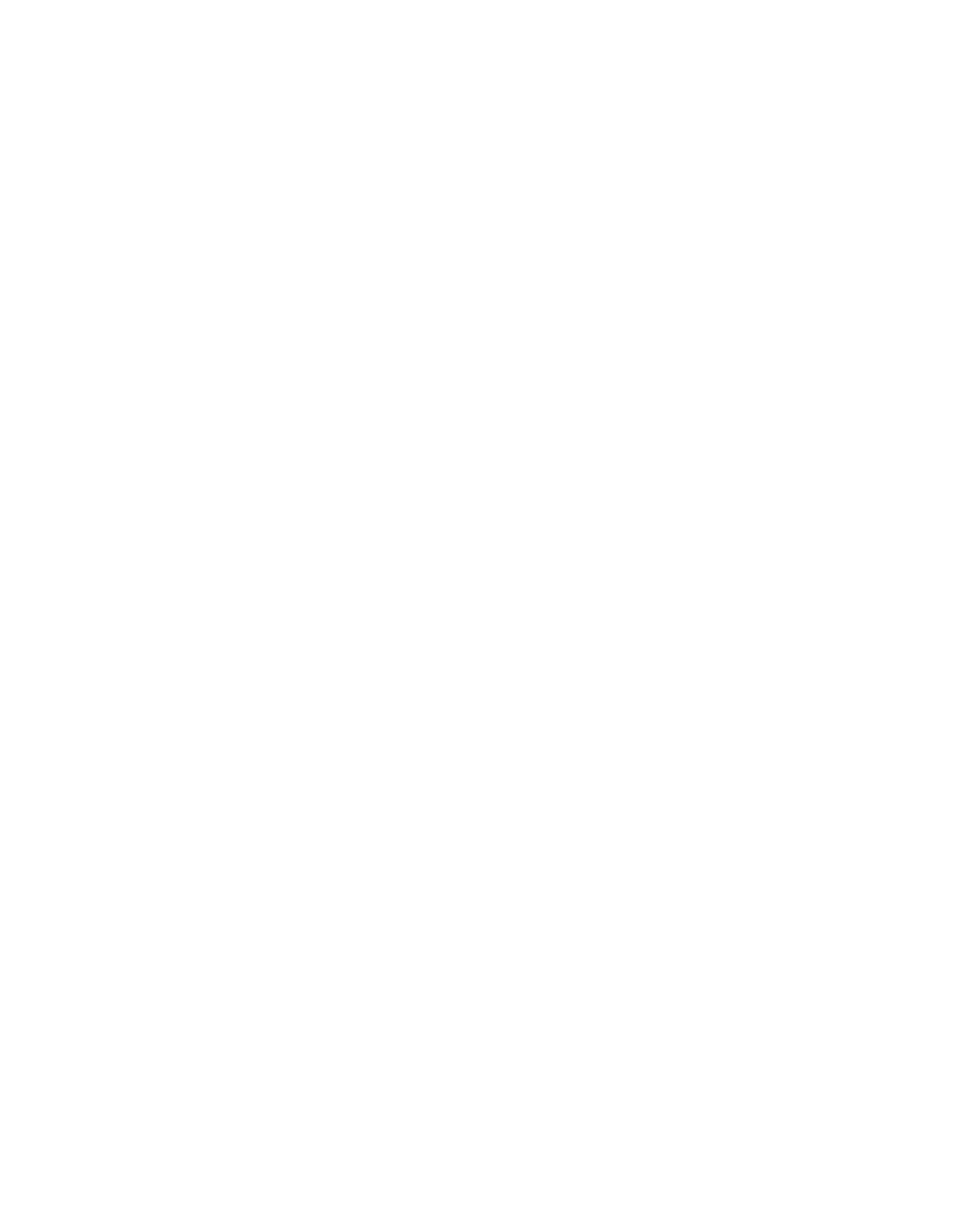## **CONTENTS**

**COLFAX** 

1

**Introduction . . . . . . . . . . . . . . . . . . . . . . . . . . . . . . . . . . . . . . . . . . . . 2**

*Objectives*

*Organization*

*Process*

## **Procedures For Design Review. . . . . . . . . . . . . . . . . . . . . . . . . . . 3**

*Participants*

*Review Process Options*

*Required Submissions*

*Appeal Options*

**Design Standards. . . . . . . . . . . . . . . . . . . . . . . . . . . . . . . . . . . . . . . . 5**

**Design Guidelines. . . . . . . . . . . . . . . . . . . . . . . . . . . . . . . . . . . . . . 21**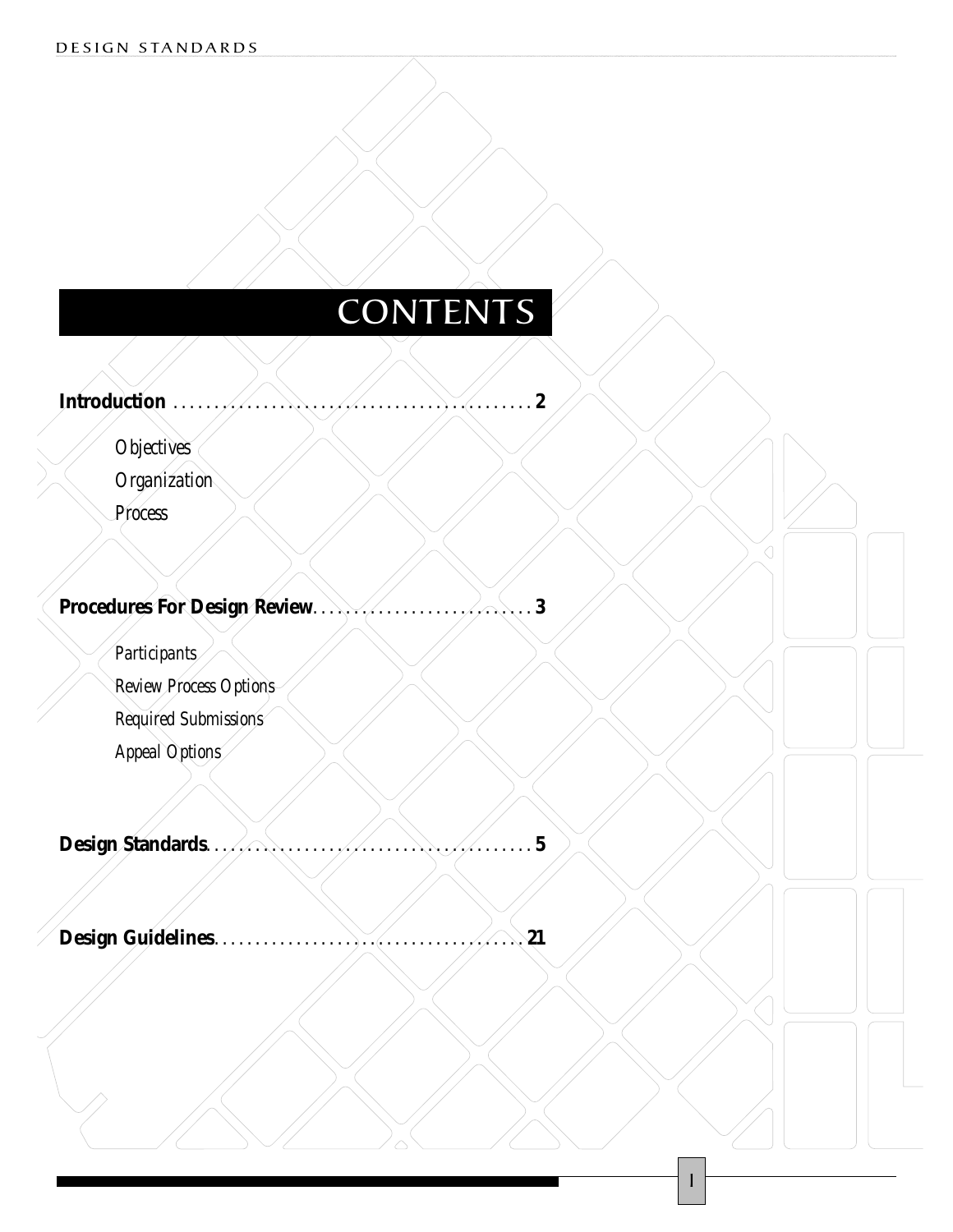#### Introduction

#### ■ **Objectives**

These Design Review Standards and Guidelines have been created through the joint efforts of downtown business and professional organizations and the Denver Planning and Development Office with the understanding that Downtown is and must remain our finest and most prominent public environment. The Standards and Guidelines contained herein address the quality of that public environment, recognizing that it is ultimately formed by a thousand individual, private creative decisions. It is the intent of these documents to provide direction to those decisions in the common interest of creating an urban center that is at once comfortable, delightful, exciting and without question the business and entertainment center of the region.

#### ■ **Organization**

There are three primary sections to this document, Procedures for Design Review, Design Standards and Design Guidelines. The review procedures are intended to be clear, precise and flexible, allowing a choice of review sequences to be based on development schedules and design intentions. The review and submittal requirements closely parallel others in the Denver area that are familiar to developers. The applicant or designer using this document should be familiar with the procedures for design review before referring to the standards or guidelines sections. Project design intentions and schedules may need to be considered prior to determining which review process will best suit the project needs.

#### ■ **Process**

Design review is mandatory for all projects meeting the criteria specified in Section 59-368 of the zoning code. However, there are two primary review processes to choose from; the fast and objective Design Standards ("the Cookbook") or the more deliberative and flexible Design Guidelines.

The "Cookbook" Design Standards received their nickname from their intention of creating a clear and unequivocal "by the book" approach to design review. Within the "Cookbook" some very basic concepts about what makes the architecture of downtown Denver streets unique, comfortable and attractive have been prescribed in an objective and quantifiable manner. These standards address issues of pedestrian amenities such as scale, access, pedestrian oriented activity, and environmental comfort.

The Design Guidelines recognize that not every project wants to be or should be "by the book". There are many more ways of achieving excellence than can possibly be anticipated when drafting standards. These guidelines describe the goals of design in Downtown Denver: to encourage variety, creativity and quality in architectural design, to promote well proportioned and active streets, to enhance human scale, amenity and environmental comfort, and to respect the historic heritage of our unique location. They invite new projects to recognize these goals and to work with the City to achieve the highest return to the community.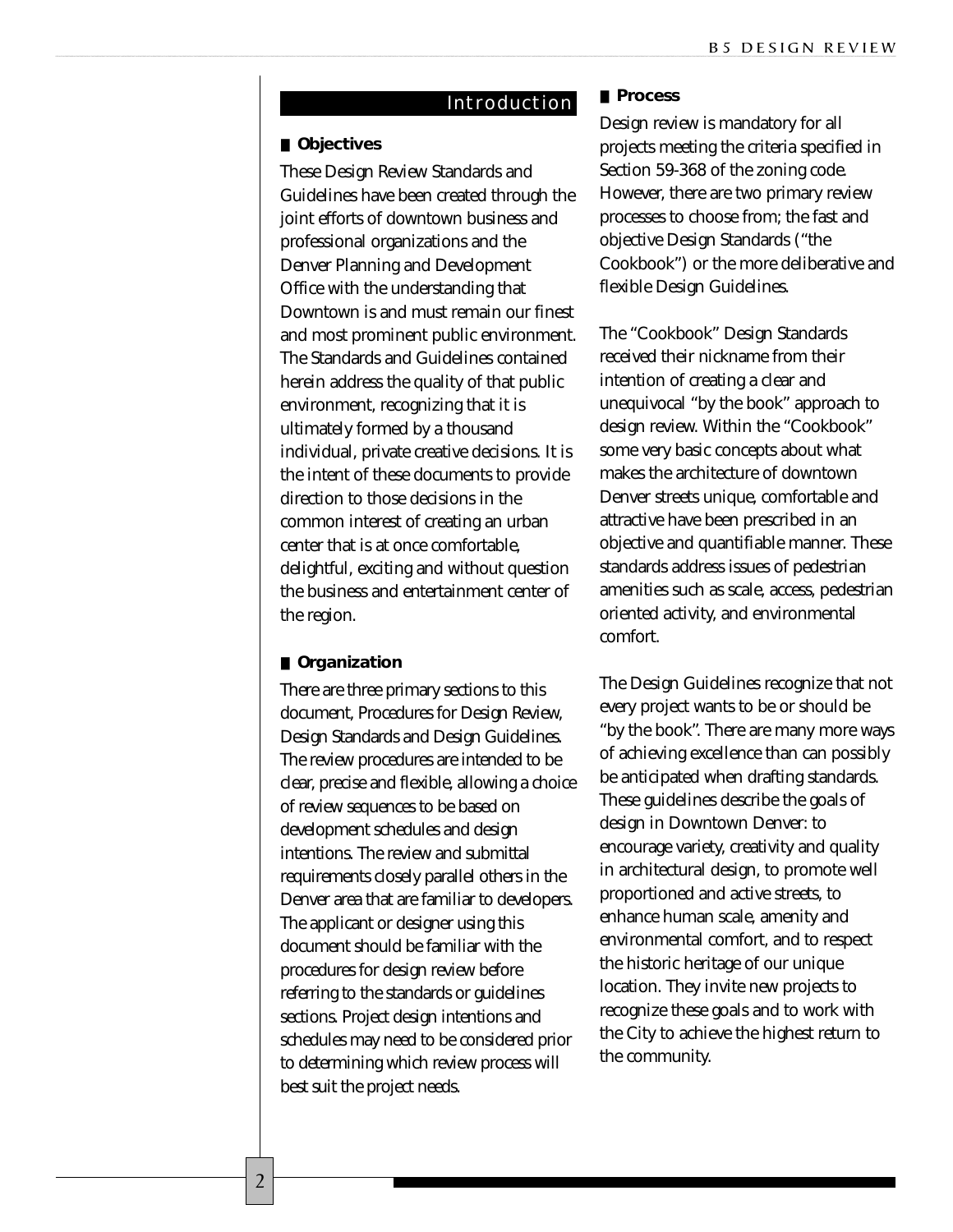## Procedures for Design Review

Design Standards and Guidelines are authorized by the Zoning Ordinance of the City and County of Denver and are to be used in conjunction with that ordinance as it applies to the Downtown B5 Zone District.

#### ■ **I. Participants**

Design review will be conducted by the Deputy Director of Planning for Urban Design and other designated staff as appropriate. Participants from the development team shall include a representative of the applicant (owner, developer), the architect and other development team members as appropriate.

#### ■ **II. Review Process Options**

All applicants have two design review options and may select the process that best suits the needs of their project. To provide maximum flexibility different components or different phases of an individual project may go through different design review processes and may do so simultaneously. The design review process selected may have design and schedule implications, therefore a thorough understanding of the review options is important at the outset of design and project scheduling. The development team should make the Deputy Director for Urban Design aware of the preferred design review option and project schedule at the earliest possible date to facilitate expeditious review. The review process selection may be changed at the applicant's option as project development warrants.

*Option One — Design Standards Review • "The Cookbook"* Design Standards Review is based on the Design Standards contained in Section Three of this document. This is the fastest and most objective review process. All aspects of a project that meet the Design Standards will be approved through a review to be completed in no more than 15 calender days.

#### *Option Two — Design Guidelines Review*

Design Guidelines Review is based on the Design Guidelines contained in Section Four of this document. These guidelines parallel the Design Standards in Section Three but allow for broader interpretation of the goals of those standards. Any aspect

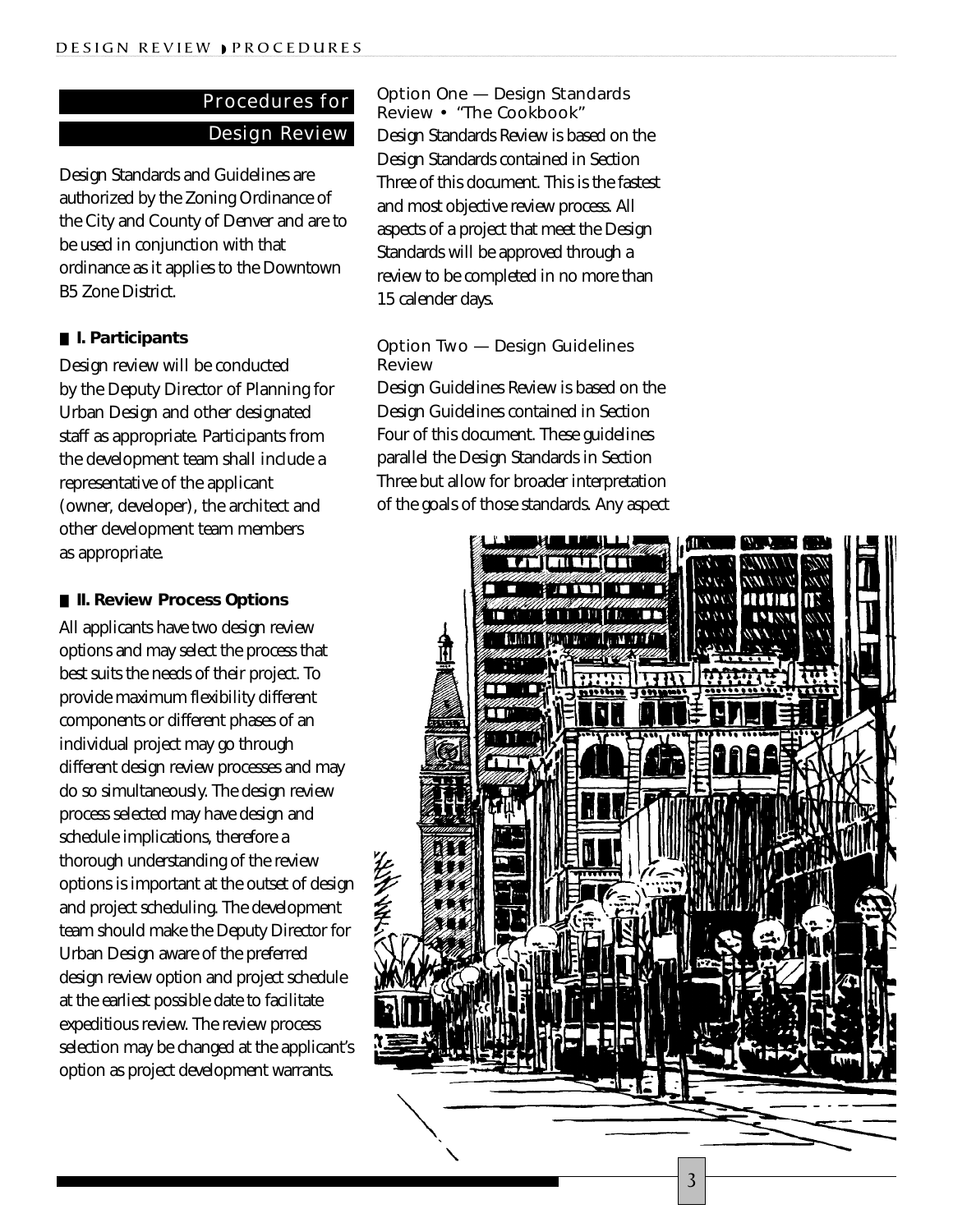of project design that does not literally conform to the Design Standards may be submitted for review under the guidelines independent of other design issues. Design Guidelines Review is conducted through negotiation with the Deputy Director of Planning for Urban Design and designated staff to be completed in no more than 45 calender days.

#### ■ **III. Review Schedule and Submission Requirements**

Design review under either option may be requested by the applicant at any point in the development process as may be required to provide clear direction on specific issues. The Planning Office requires meetings with the development team and submittal of design documents at the following key project phases: Pre-Design Conference, Concept and/or Schematic Design, Design Development and permitting. The Applicant must submit design documents appropriate to the phase and level of project development at the time review is requested. Sufficient information and detail must be provided to fully evaluate relevant issues at each phase. Some or all of the following information will be required, as applicable, prior to completion of all design review phases but may not be required at each separate phase:

- ◗ Declaration of intent to be reviewed under the Design Standards or the Design Guidelines.
- ◗ Request for special considerations ie., phasing, etc.
- ◗ Project program indicating building areas and uses.
- ◗ Design documents to include:
- ◗ Site and Context Plan

4

◗ Building and Context Elevations

- ◗ Detailed Ground Floor Plan
- ◗ Building and Context Sections
- ◗ Architectural facade details (lower eighty feet)
- ◗ Building Materials Schedule (samples if requested)

At the completion of review of each submittal the applicant will receive a determination of consistency or approval to proceed with noted conditions. Consistency determinations and approvals at each phase will be valid for a period of three years, unless extended by the Planning Office in accordance with provisions of the B-5 Zone District Ordinance. All conditions must be resolved prior to permit submittal and a determination of consistency with all review requirements must be issued prior to permitting.

**Note:** The review process may be delayed by the incomplete submittal of required review documentation. Review may also be delayed at the request of the developer. The following items are required to meet specific standards set by ordinance and not subject to design guideline interpretation: Sky exposure diagrams, Shadow study (if shadow falls on 16th Street Mall)

#### ■ **IV. Appeal Options**

If a design is not approved under Design Standards Review the applicant may: revise and resubmit, opt for Design Guidelines Review or appeal to the Downtown Design Review Appeals Committee.

If a design is not approved under Design Guidelines Review the applicant may: revise and resubmit or appeal to the Downtown Design Review Appeals Committee as provided for by ordinance.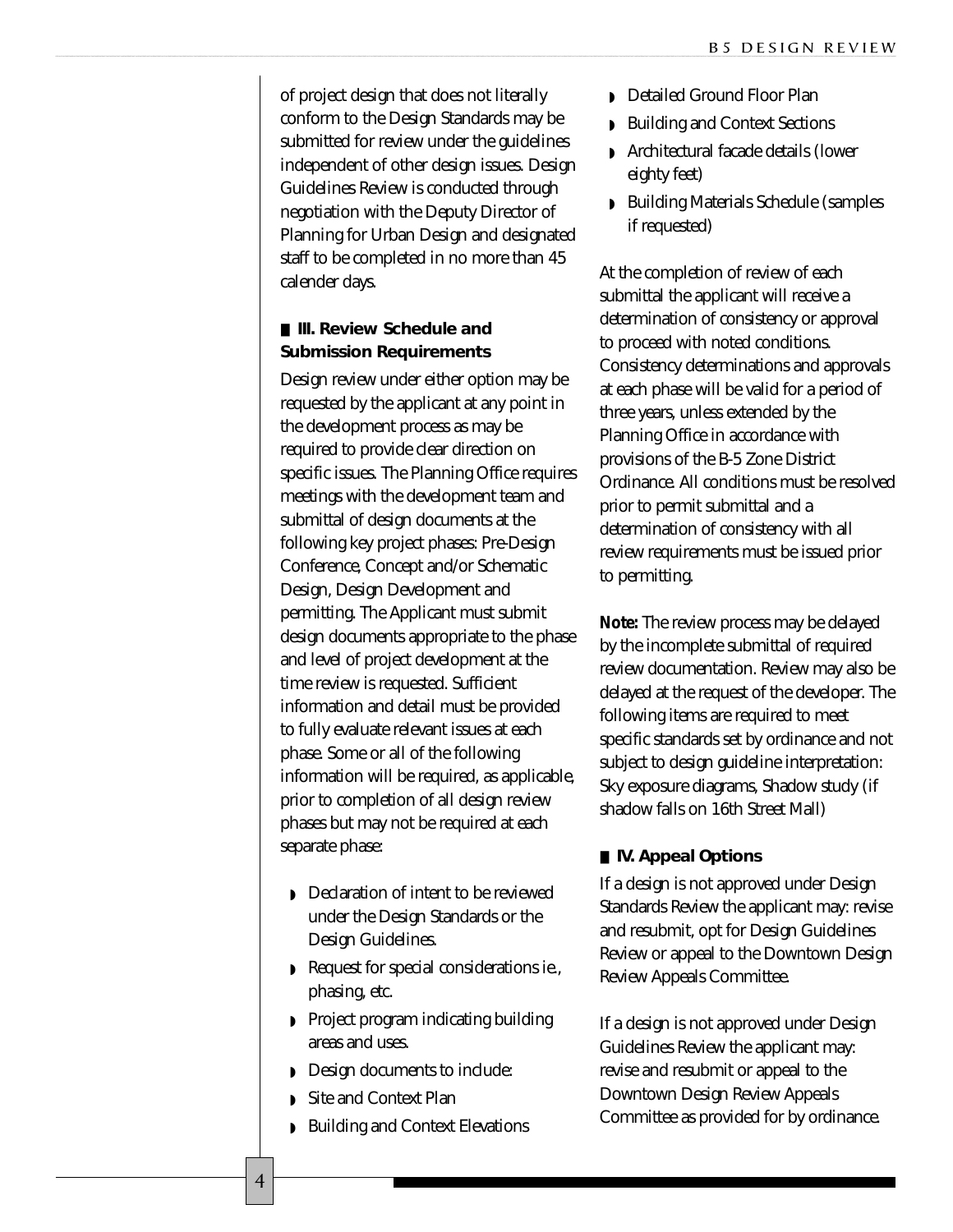## DESIGN STANDARDS

## "THE COOKBOOK"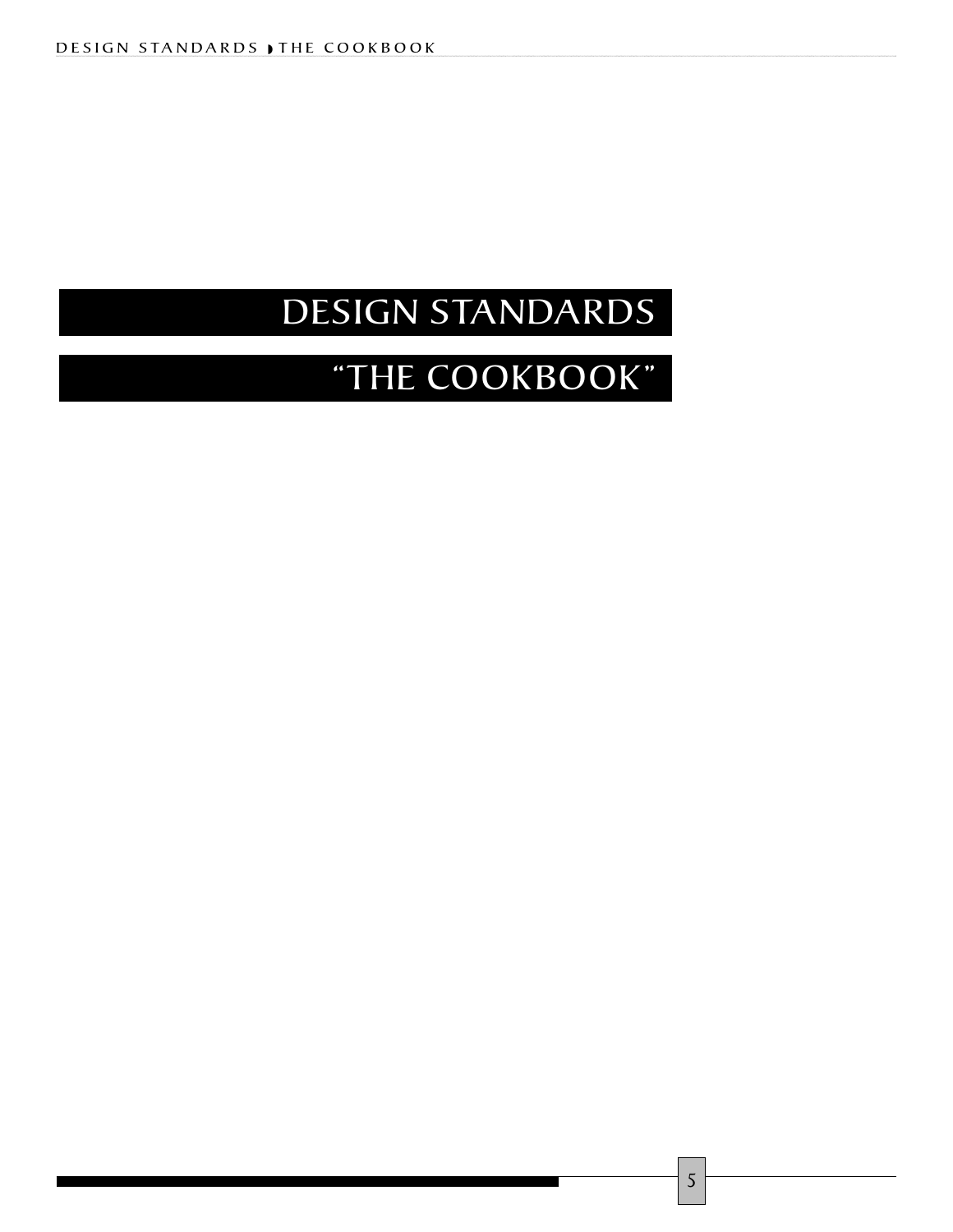SPECIAL REQUIREMENTS

BUILDING **ELEMENTS** 

#### ◗

## Section 1: **Fenestration**

#### Wall to Window Ratios (Solid to Transparent)

**Intent: 1) Require more transparent and open lower floor facades, in order to insure the visibility of pedestrian active uses, and provide a lighter, more detailed and human scaled architectural expression along the sidewalk and,** 

**2) Require a more solid wall with a pattern of individual windows at the upper floors in order to provide greater variety of scale through fenestration patterns, architectural elements, surface relief, texture and materials.**

#### Transparency and **Reflectivity**

**Intent: 1) Insure the visibility of pedestrian-active uses; 2) to reduce the amount of glare produced by highly reflective glass.**

◗ **Section 1.1:** Between 60% and 90% of the ground floor facade (as measured from floor to floor), and any second floor facade containing pedestrian-active uses, shall be made of transparent materials, or otherwise designed to allow pedestrians to view activities inside the building or displays related to these activities. (Illustration 1)

TYPICAL REQUIREMENTS

◗

GROUND FLOOR TO SECOND FLOOR

Transparent glass shall possess a minimum 60% light transmittance factor.

Parking garages are excepted from the ground floor and second floor transparency standard if they do not provide ground floor pedestrian active uses.

◗ **Section 1.1a:** No portion of the facade shall be of highly reflective glass (maximum reflectance factor of: .25). No reflective coating shall be on the first (exterior) surface of the glass.

TYPICAL REQUIREMENTS THIRD FLOOR TO 80 FEET

◗

- ◗ **Section 1.2:** Between 25% and 40% of the facade area for each building facade directly adjoining a street, excepting parking garages, shall be made of transparent materials. (Minimum light transmittance factor shall not be applied above second floor)
- ◗ **Section 1.2a:** No portion of the facade shall be of highly reflective glass (maximum reflectance factor of: .25). No reflective coating shall be on the first (exterior) surface of the glass.
- ◗ **Section 1.2b:** Upper floors may utilize opaque glass to meet minimum glazing requirements where it is determined for reasons of use or construction that transparent glazing is not functionally feasible. Opaque glazing may not exceed 15% of the facade area for each building facade directly adjoining a street.

◗ **Section 1.3:** Parking Garages: Parking garage openings which face any street shall be horizontally and vertically aligned. OR UNIQUE CONDITIONS

(Illustration 2) Parking garage facades shall conceal from view the entirety of all parked vehicles from the far side of any street R.O.W. that is contiguous to the property within which the garage is

- located. ◗ **Section 1.3a:** Other Building Types: Those portions of any facility that are functionally required to restrict natural daylight or views into the facility may be exempted from the 25% minimum transparent materials requirement so long as any resulting blank walls adjoining a street or public space provide architectural scaling elements as described under Section 3.
- ◗ **Section 1.3b:** Existing Buildings: Glazing requirements do not apply when restoring original features of existing buildings.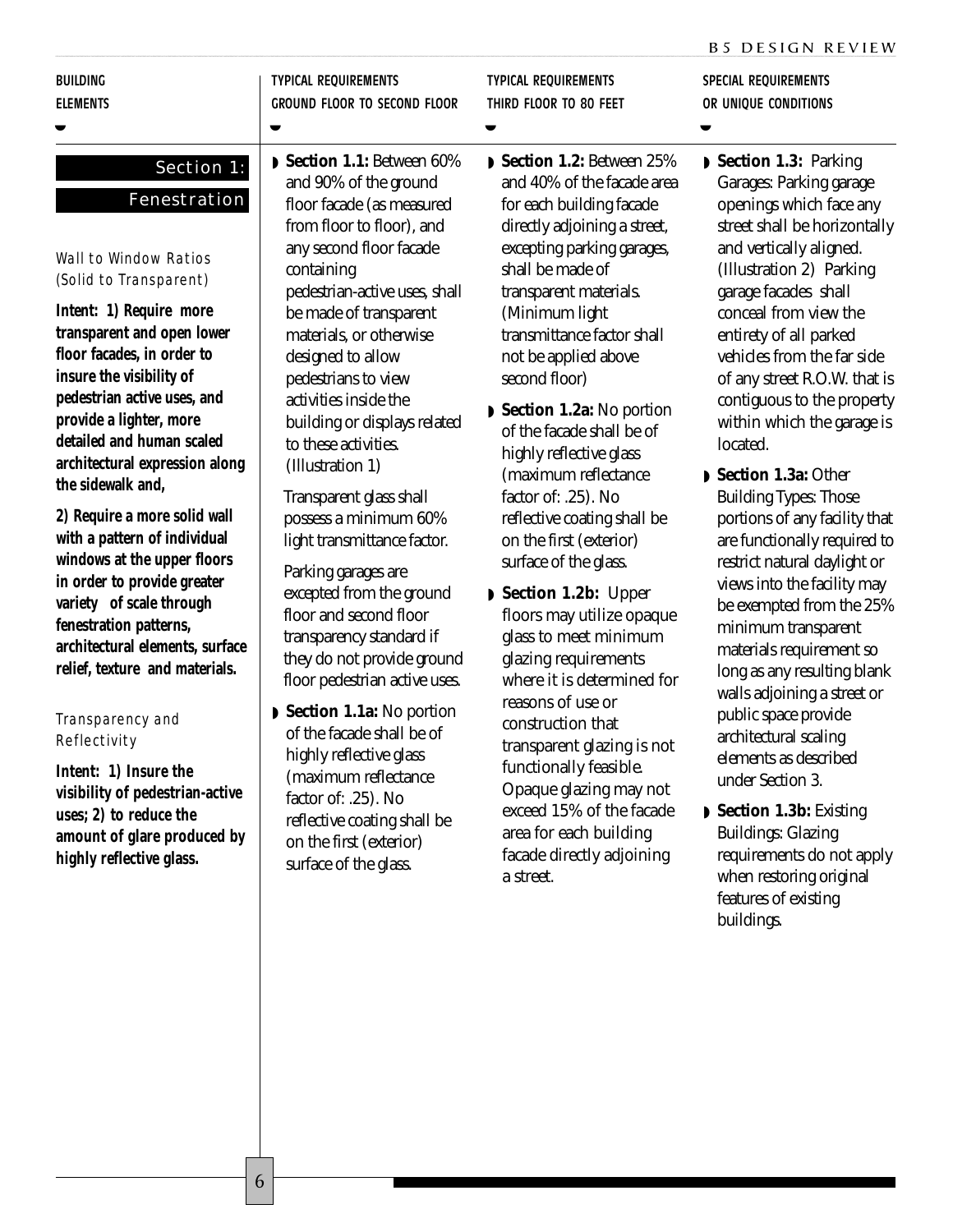

**ILLUSTRATION 1 — WINDOW TO WALL RATIOS**



**ILLUSTRATION 2 — PARKING GARAGE SCREENING**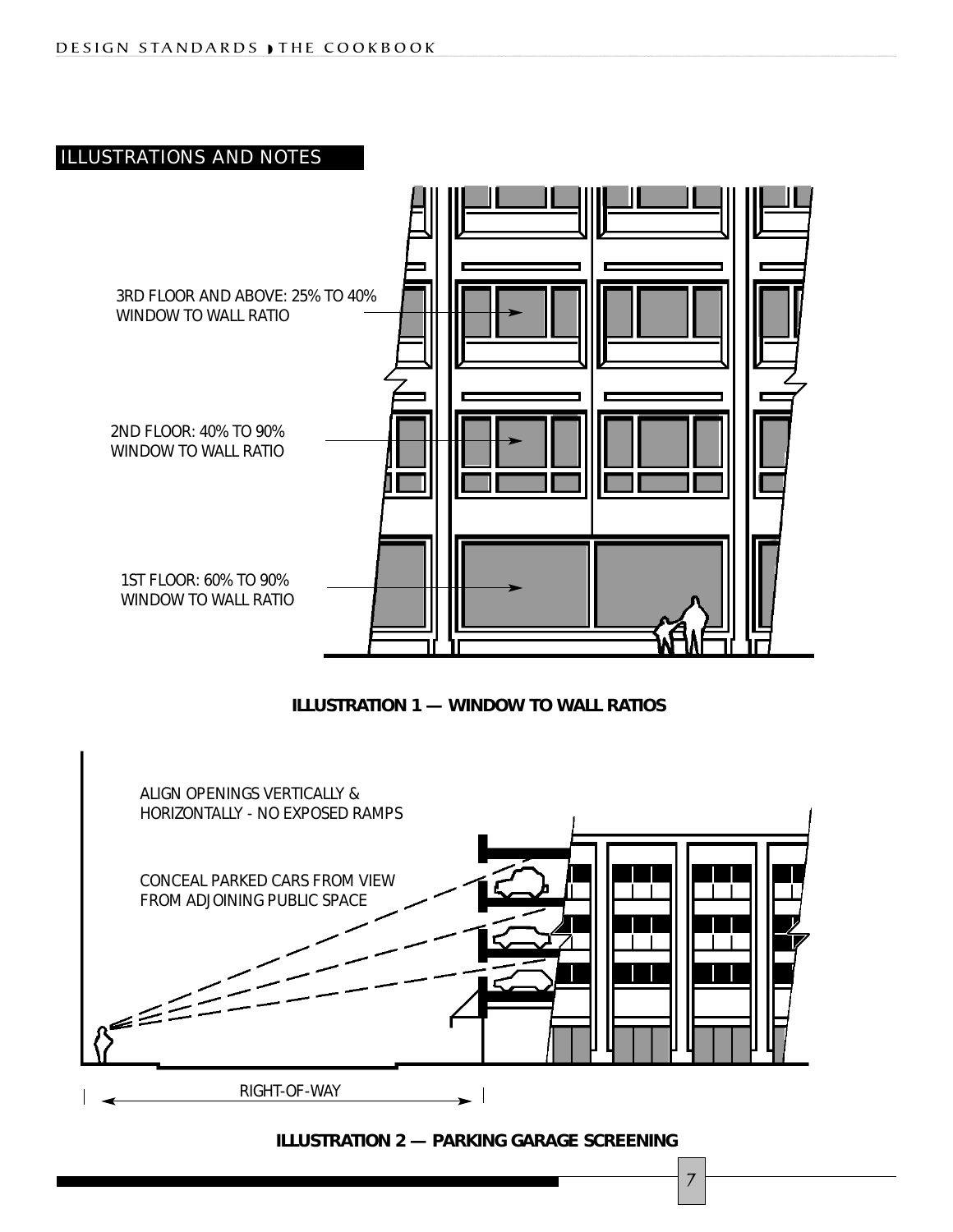|                 | $\blacksquare$ Saction 9 1. From the SW | <b>N</b> Soction 9.9. The   | $\blacksquare$ Saction 2.3. Modifica |
|-----------------|-----------------------------------------|-----------------------------|--------------------------------------|
| $\bullet$       | $\blacksquare$                          |                             |                                      |
| <b>ELEMENTS</b> | GROUND FLOOR TO SECOND FLOOR            | THIRD FLOOR TO 80 FEET      | OR UNIOUE CONDITIONS                 |
| <b>BUILDING</b> | TYPICAL REQUIREMENTS                    | <b>TYPICAL REOUIREMENTS</b> | SPECIAL REOUIREMENTS                 |
|                 |                                         |                             |                                      |

Section 2: Building Placement & Access

Build-To Lines and Zones

**Intent: Define and contain the street space in order to concentrate and reinforce pedestrian activity and to create a sense of the street as a "place" in the city.**

#### Entries

**Intent: Reinforce the convenience of pedestrian activity and circulation along the street by creating as many external, street oriented entries as possible to ground floor "pedestrian active" uses.** 

◗ **Section 2.1:** From the SW side of 14th St. to the NW side of 18th St., and from Broadway and Colfax to the Larimer/ Market Street alley, buildings shall be built-to or within 10 feet of the property line adjoining the street for no less than 65% of each separately owned zone lot frontage; except along the SW side of the 16th St. Mall where the build-to zone will be increased to 20 feet. (see also Section 2.3d)

In the B5 district northeast and southwest of the above noted area, buildings shall be built to or within 10' of the property line adjoining the street for no less than 50% of each separately owned zone lot frontage. (Illustrations 3A& 3B)

◗ **Section 2.1a:** Where pedestrian active uses face the 16th St. Mall, there shall be at least one entry 1) every 50 linear feet along the Mall, or 2) for each tenant adjoining the Mall, giving public access to such uses.

- ◗ **Section 2.2:** The minimum height of building frontage required to be constructed within or up to the build-to zone is thirty feet (30').
- ◗ **Section 2.2a:** Within 50 feet of the 16th Street Mall no building or portion of building shall exceed 200 feet in height. Buildings located entirely on zone lots of 15,000 square feet or less shall be exempt from this provision.

#### ◗ **Section 2.3:** Modification of the build-to requirements may be requested or approved by staff if such modification is for either a purpose that 1) furthers the urban design goals of the downtown area, or 2) the provision of a public open space that meets established criteria for the location and design of such space. For the purpose of these standards, public open space is defined as plazas, courts, parks and similar spaces provided for the use and enjoyment of the public.

- ◗ **Section 2.3 a:** Build-to requirements will not be enforced in situations involving the restoration of the lower levels or additions to the upper levels of existing buildings.
- ◗ **Section 2.3b:** Where buildings are located within or up to the build-to zone adjacent to light rail stops, doors shall be provided giving direct access to that stop.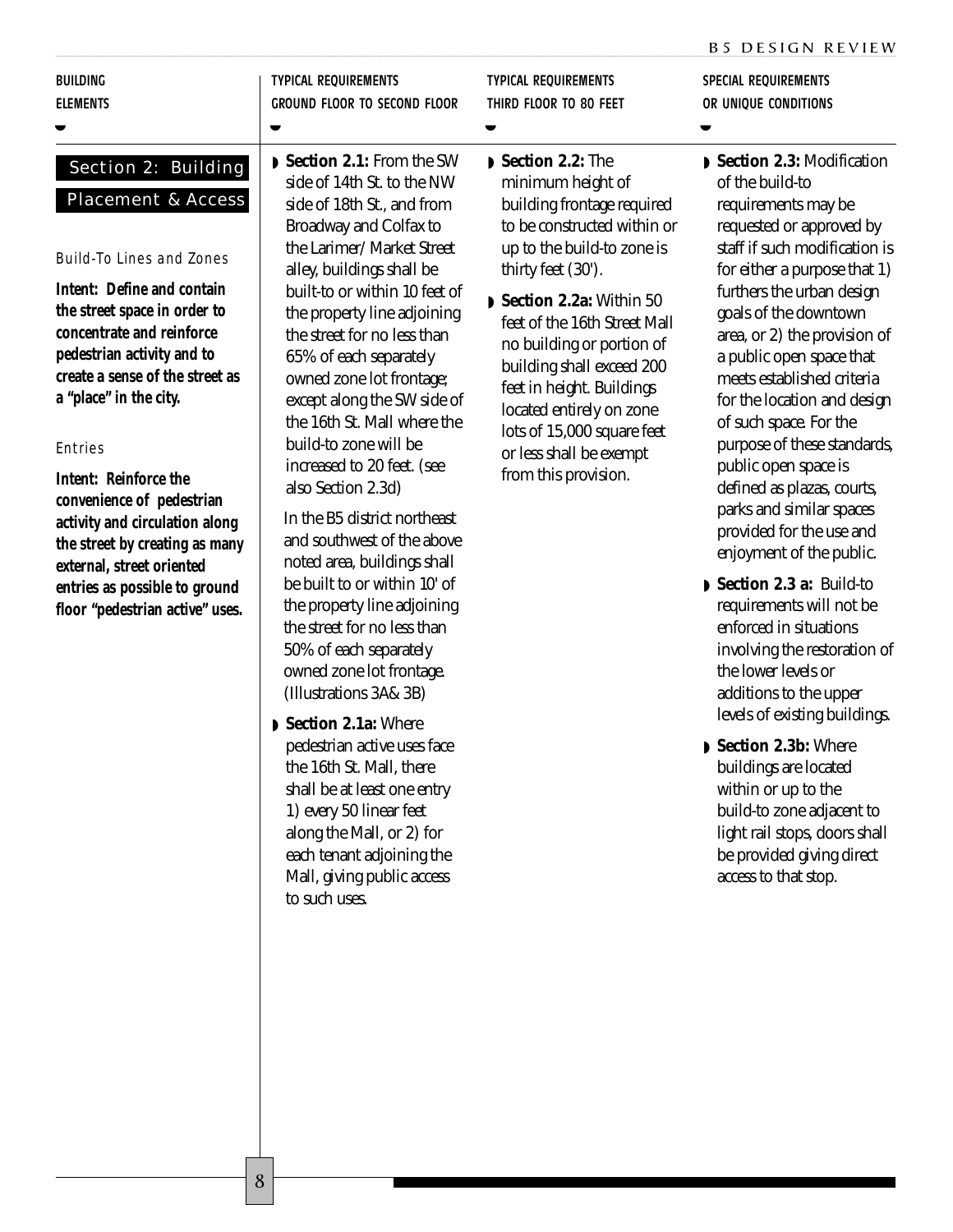





**ILLUSTRATION 3B — BUILD-TO requirements**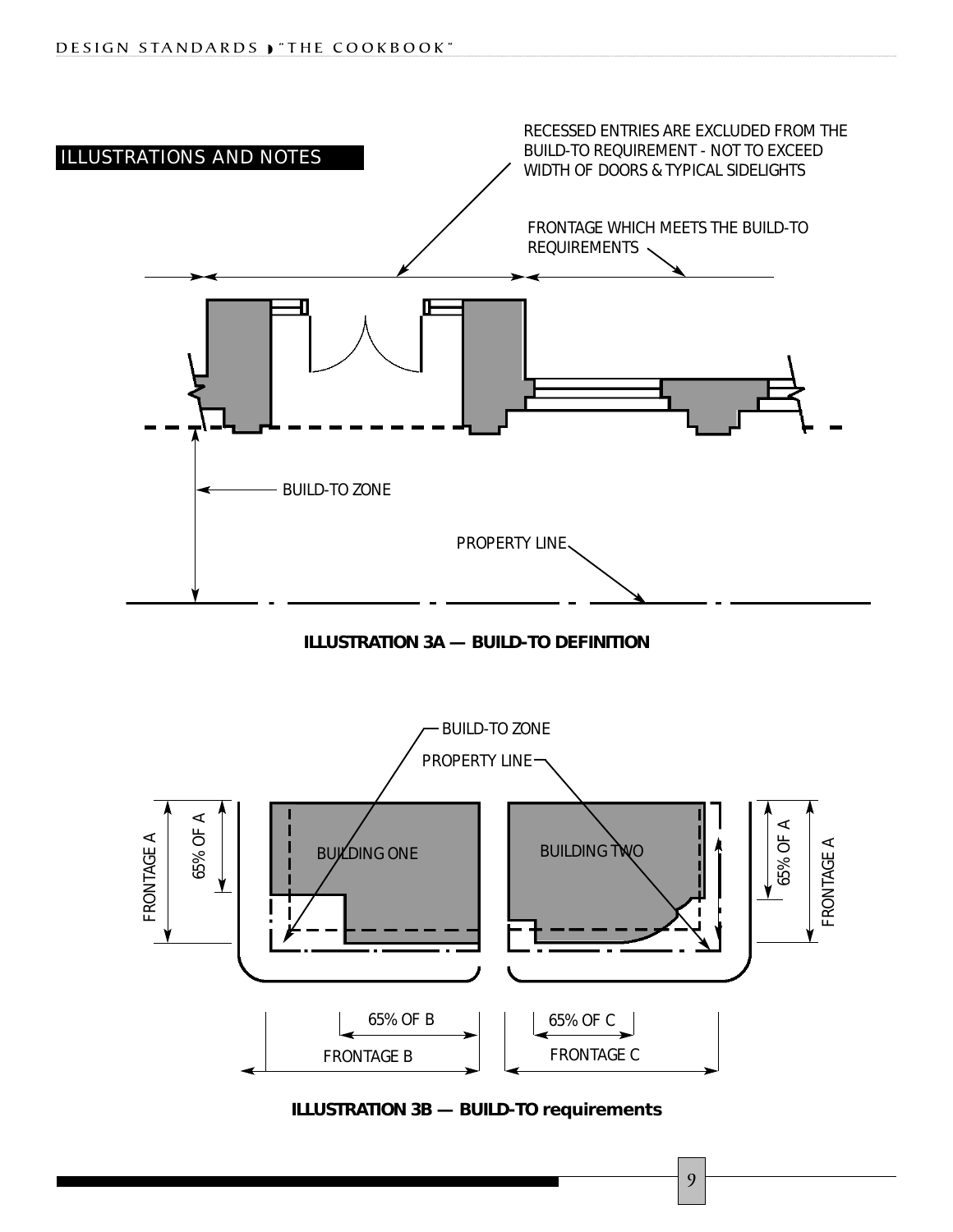|                                                                                                                                                                                                                                                                                                                                                                                                                                                                                                                                                                                                                                                                                                                                                                                                                                                                                                                                   |                                                                                                                                                                                                                                                                                                                                                                                                                                                                                                                                                                                                                                                                                                                                                                                                                                    |                                                       | <b>B5 DESIGN REVIEW</b>                                                                                                                                                       |
|-----------------------------------------------------------------------------------------------------------------------------------------------------------------------------------------------------------------------------------------------------------------------------------------------------------------------------------------------------------------------------------------------------------------------------------------------------------------------------------------------------------------------------------------------------------------------------------------------------------------------------------------------------------------------------------------------------------------------------------------------------------------------------------------------------------------------------------------------------------------------------------------------------------------------------------|------------------------------------------------------------------------------------------------------------------------------------------------------------------------------------------------------------------------------------------------------------------------------------------------------------------------------------------------------------------------------------------------------------------------------------------------------------------------------------------------------------------------------------------------------------------------------------------------------------------------------------------------------------------------------------------------------------------------------------------------------------------------------------------------------------------------------------|-------------------------------------------------------|-------------------------------------------------------------------------------------------------------------------------------------------------------------------------------|
| <b>BUILDING</b><br><b>ELEMENTS</b>                                                                                                                                                                                                                                                                                                                                                                                                                                                                                                                                                                                                                                                                                                                                                                                                                                                                                                | <b>TYPICAL REQUIREMENTS</b><br><b>GROUND FLOOR TO SECOND FLOOR</b>                                                                                                                                                                                                                                                                                                                                                                                                                                                                                                                                                                                                                                                                                                                                                                 | <b>TYPICAL REQUIREMENTS</b><br>THIRD FLOOR TO 80 FEET | SPECIAL REQUIREMENTS<br>OR UNIQUE CONDITIONS                                                                                                                                  |
| Section 2: Building<br><b>Placement &amp; Access</b><br>(continued)<br><b>Arcades and Entries</b><br>For the purposes of this<br>section, an arcade is a linear<br>uninclosed portion of a<br>building which adjoins, and<br>extends the width of the<br>sidewalk parallel to a public<br>street. It is spatially defined<br>on its exterior face by columns<br>supporting upper floors of the<br>building and on its interior<br>face by the facade of the<br>ground floor<br><b>Intent: Allow the exterior face</b><br>of the column line of an<br>arcade to satisfy the "build-to"<br>requirement if 1) the arcade<br>column line satisfies the<br>architectural scaling<br>requirements of Section 3<br>within the build-to zone; 2)<br>the arcade is shallow rather<br>than deep in order to create a<br>light and inviting space; and<br>3) it doesn't separate retail<br>frontage from pedestrian<br>traffic and exposure. | Section 2.1b: The location<br>of the interior enclosure<br>wall of an arcade may be<br>excluded from the<br>'Build-To' requirements if:<br>1) the exterior boundary of<br>the arcade is defined by<br>columns located within the<br>Build-To Zone; 2) the<br>exterior plane of the<br>arcade's columns generally<br>continues the plane of the<br>building facade above<br>(Illustration 4A); 3) the<br>columns may not be<br>spaced further than 30 feet<br>apart; 4) the depth of the<br>arcade measured from the<br>front face of the columns<br>to the face of the ground<br>floor facade is no more<br>than two-thirds of the<br>average clear height of the<br>arcade (Illustration 4B); 5)<br>the minimum depth of the<br>arcade is 5 feet, measured<br>from the back face of the<br>columns to the ground<br>floor facade. | Not Applicable                                        | Section 2.3c: An arcade<br>may only adjoin the 16th<br>St. Mall so long as its<br>exterior columns are<br>located on or within 18<br>inches of the 16th St.<br>property line. |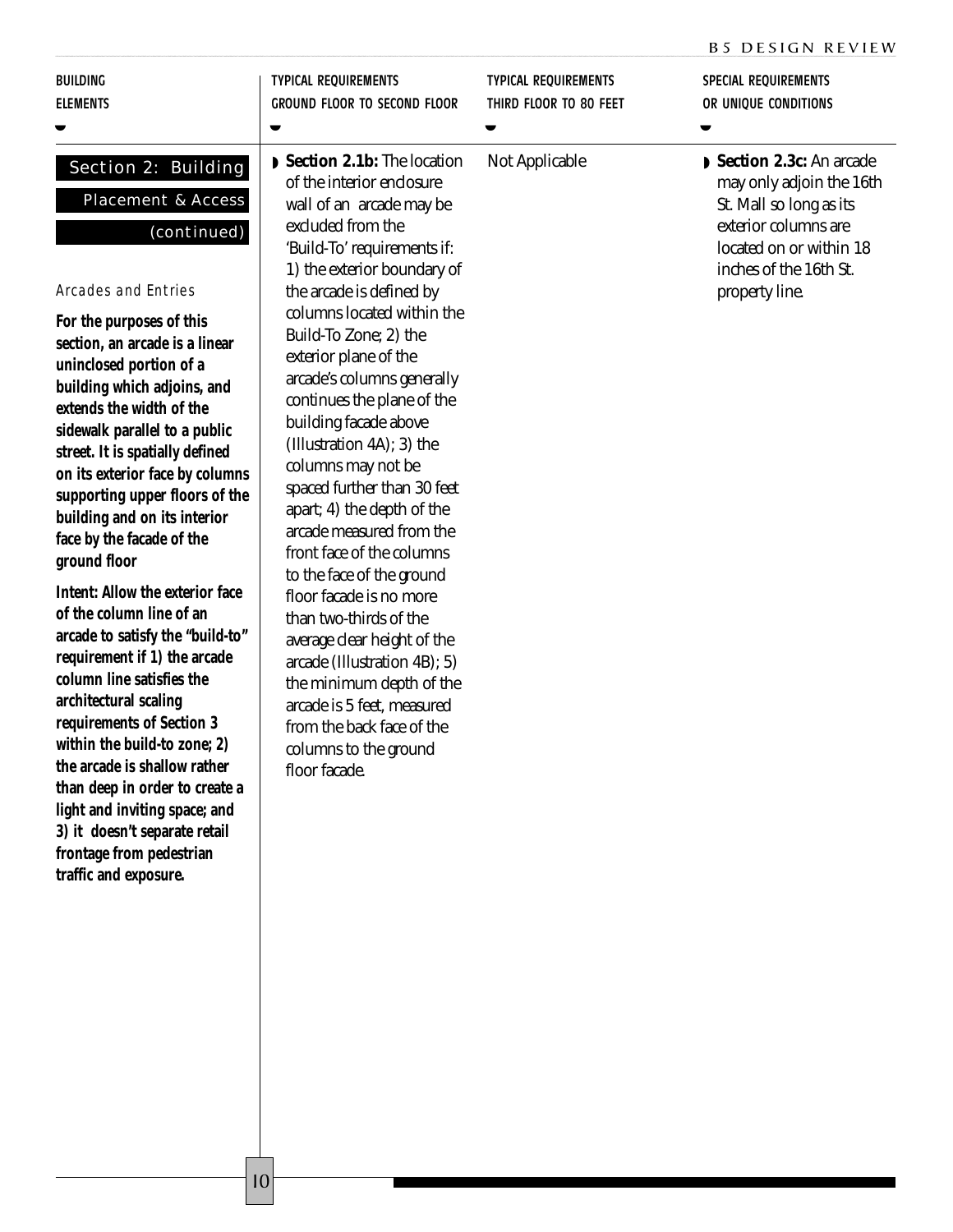### ILLUSTRATIONS AND NOTES

Note: a lower floor facade that is recessed below the upper floors of a building but does not have columns defining its exterior face, is not considered to be an arcade, and therefore may not be excluded from the 'Build-To' requirements of Section 2.1.



**ILLUSTRATION 4B — ARCADE PROPORTIONS**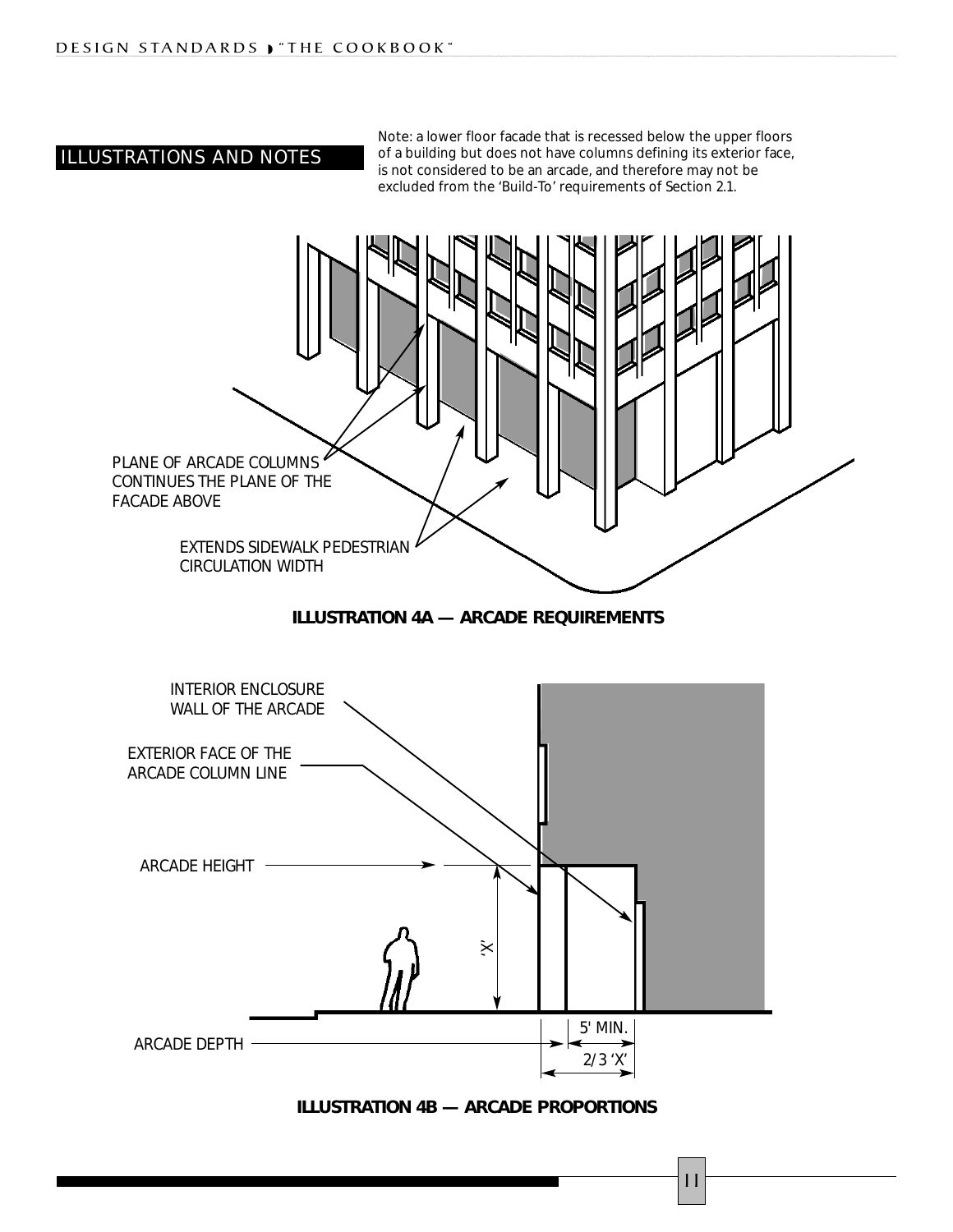#### BUILDING ELEMENTS

◗

## Section 3: Architectural

### Scaling Elements

Facade Detail and Variety

**Intent: Create a varied and human scaled architectural expression at the lower level facades of buildings in order to improve the comfort and interest of the pedestrian environment.**

**Intent: Create texture and relief in the lower facades of buildings, taking advantage of Denver's sunny climate to bring out changes in plane, material and detail through the interplay of light and shadow.**

#### Entries

**Intent: Emphasize street-related entries to improve the legibility and convenience of the pedestrian environment and to provide variety of architectural expression.**

◗ **Section 3.1:** A minimum of 50% of the glazed area (as measured to the face of the frame of the glazing system) of the ground floor facade shall be set back at least 4" from the solid wall plane of that facade.

GROUND FLOOR TO SECOND FLOOR

TYPICAL REQUIREMENTS

◗

◗ **Section 3.1a:** Entries to ground floor pedestrian active uses and building lobbies shall be emphasized through changes in plane, differentiation in material and/or color, greater level of detail, and enhanced lighting, as well as permanent signage.

TYPICAL REQUIREMENTS THIRD FLOOR TO 80 FEET

◗

- ◗ **Section 3.2:** A minimum of 50% of the glazed area (as measured to the face of the frame of the glazing system) of the upper floor facades shall be set back at least 4" from the solid wall plane of that facade.
- ◗ **Section 3.2a:** The expression of entry on a large urban building may involve more than the design of the ground floor. The arrangement of fenestration, materials and details should provide emphasize and identity appropriate to the scale of the public environment and the scale of the building.

SPECIAL REQUIREMENTS OR UNIQUE CONDITIONS

- ◗ **Section 3.3:** Ground floor recessed glazing requirement may be waived where it can be shown to adversely affect the implementation of retail or other pedestrian oriented display and access systems.
- ◗ **Section 3.3a:** The required area of recessed glazing at the upper levels may be in a single large feature or distributed among numerous glazed areas.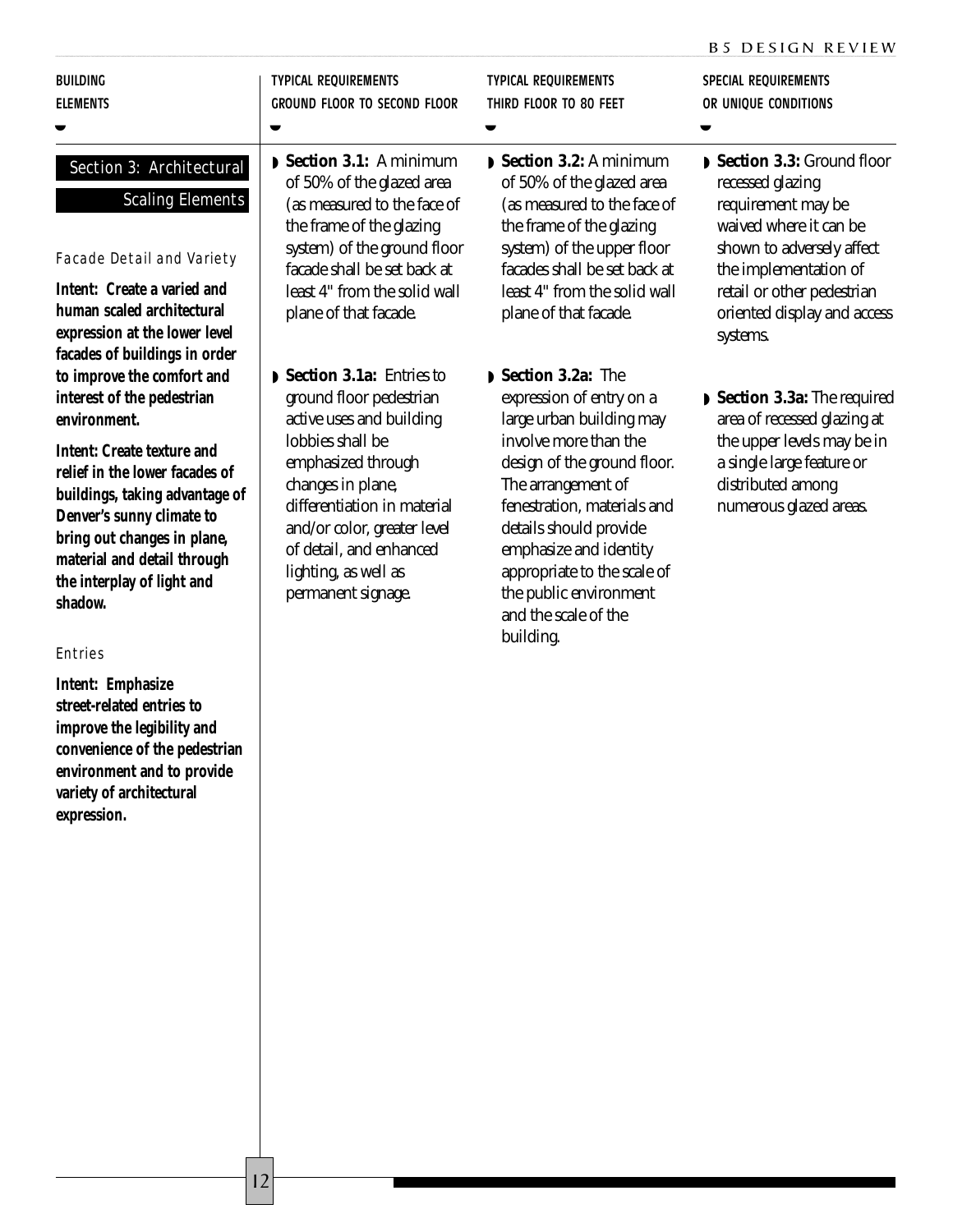#### ILLUSTRATIONS AND NOTES

#### **UPPER FLOORS**



**ILLUSTRATION 5 — APPLICATION OF SCALE ELEMENT OPTIONS** See Scale Element Options - Page 15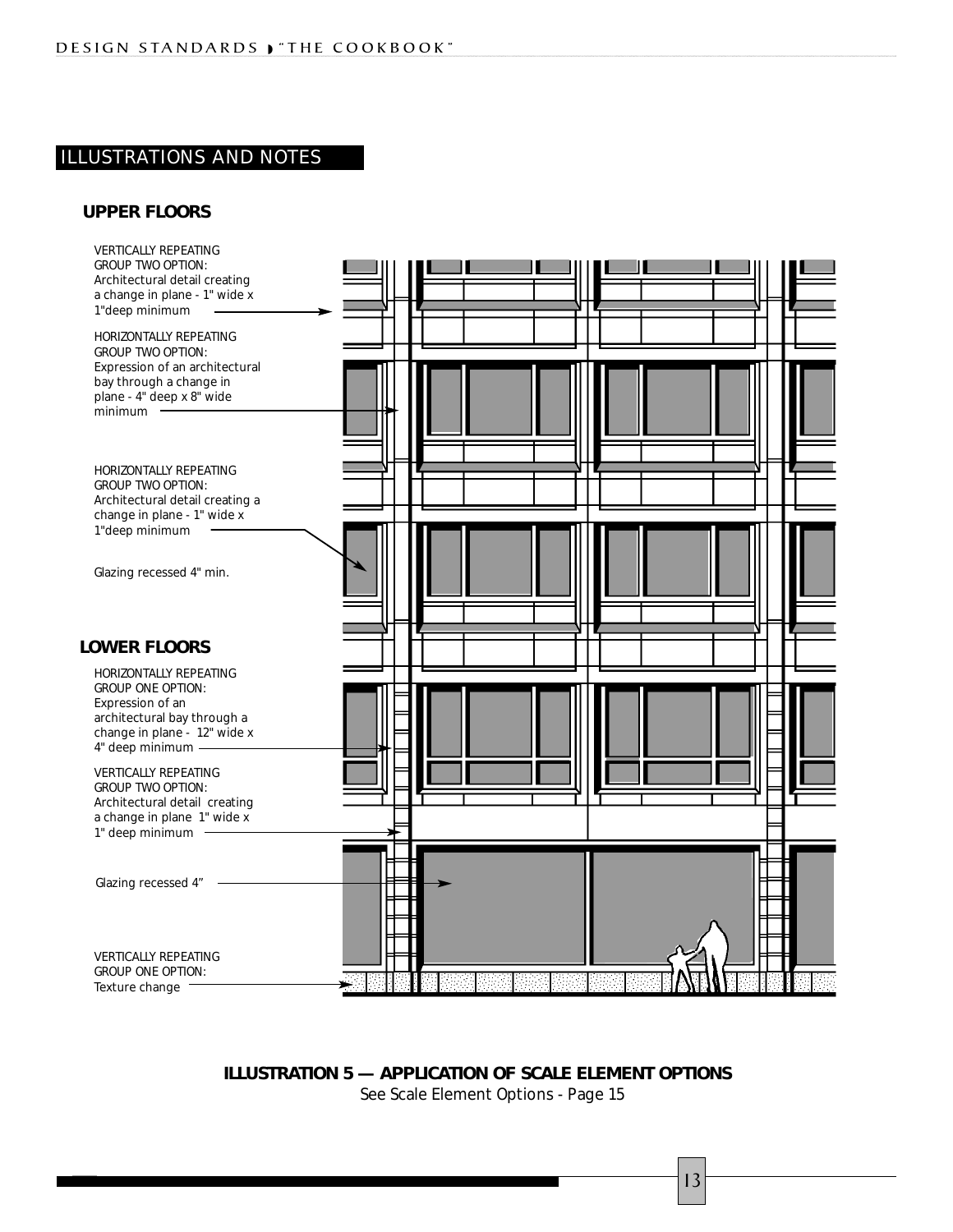#### BUILDING ELEMENTS

◗

#### Section 3: Architectural

#### Scaling Elements

#### (continued)

Facade Detail and Variety

**Intent: Architectural scaling techniques shall be used to express an organized variety of architectural divisions and to avoid large areas of undifferentiated or blank facade. Specifying a maximum dimension between architectural elements is not intended to favor a repetitive spacing, but merely to insure the occurrence of a minimum amount of change.**

◗ **Section 3.1b:** For any facade adjacent to a public street, each floor must include a pattern of at least three scaling elements, of which at least one must be from Group Two (others may be from Group One) and one must repeat horizontally (others may repeat vertically). (Illustration 5)

TYPICAL REQUIREMENTS

◗

GROUND FLOOR TO SECOND FLOOR

- TYPICAL REQUIREMENTS THIRD FLOOR TO 80 FEET ◗
- ◗ **Section 3.2b:** For any facade adjacent to a public street, each floor must include a pattern of at least three scaling elements, of which two must be from Group Two (others may be from Group One) and at least one must repeat horizontally (others may repeat vertically. (Illustration 5)
- ◗ **Section 3.2c:** A large area change in facade form or architectural expression incorporating a minimum of two bays in width, and two floors in height reduces the required scaling elements by one within the area of change.

SPECIAL REQUIREMENTS OR UNIQUE CONDITIONS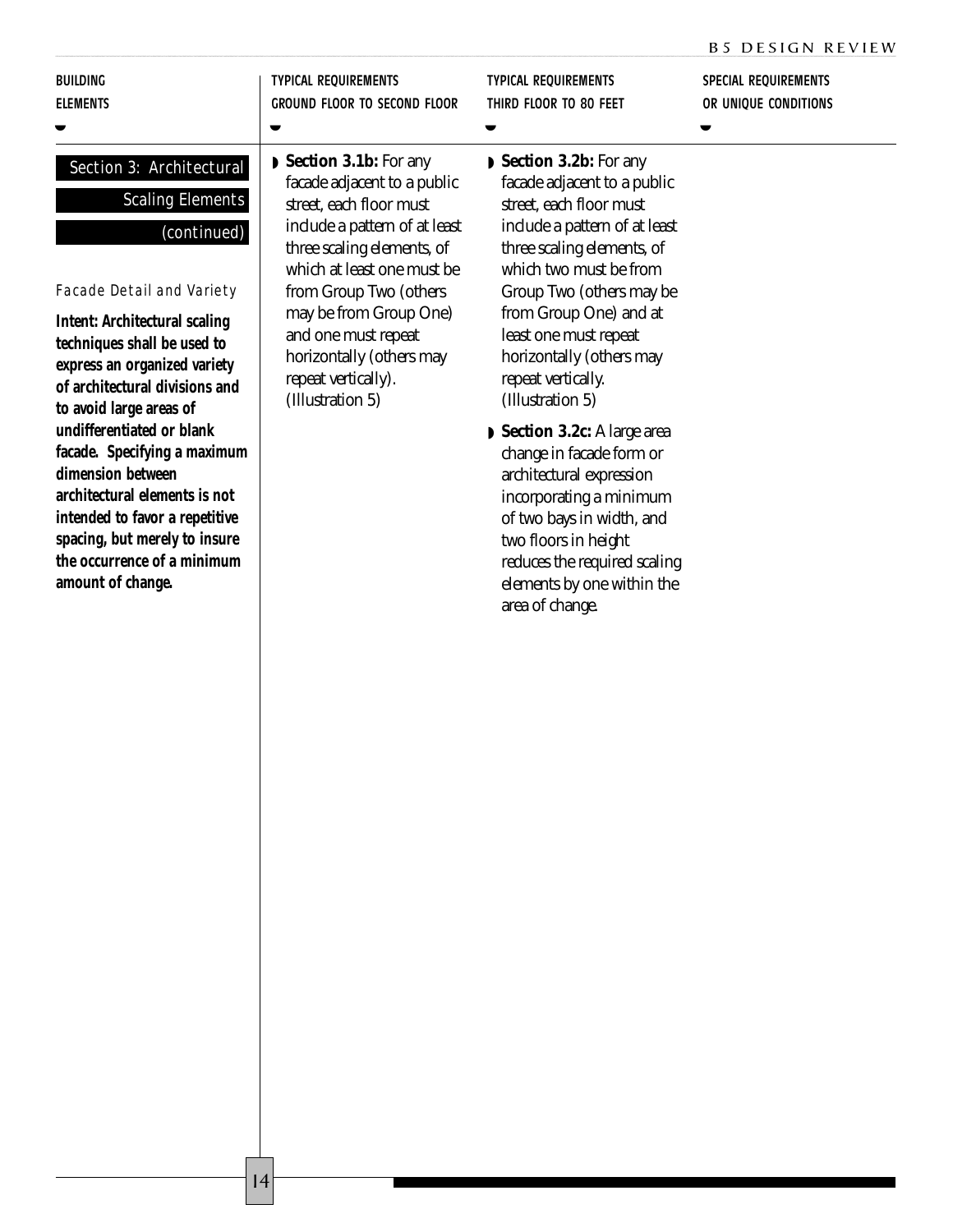| <b>SCALE ELEMENT OPTIONS</b><br>$\mathbf{2}^{\circ}$<br>3<br>1<br><b>HORIZONTALLY REPEATING</b><br><b>SCALE ELEMENTS:</b>                                                                                                                                                                                                                                                                                                                                                                                                                                                            | <b>SCALE ELEMENT OPTIONS</b><br>3<br><b>VERTICALLY REPEATING</b><br>$\overline{2}$<br><b>SCALE ELEMENTS:</b><br>1                                                                                                                                                                                                                                                                   |  |
|--------------------------------------------------------------------------------------------------------------------------------------------------------------------------------------------------------------------------------------------------------------------------------------------------------------------------------------------------------------------------------------------------------------------------------------------------------------------------------------------------------------------------------------------------------------------------------------|-------------------------------------------------------------------------------------------------------------------------------------------------------------------------------------------------------------------------------------------------------------------------------------------------------------------------------------------------------------------------------------|--|
| <b>GROUP ONE OPTIONS</b><br>REPEATS AT LEAST ONCE WITHIN EVERY 30<br>HORIZONTAL FEET OF EACH FLOOR'S FACADE:<br>• Expression of architectural or structural bay through a<br>change in plane at least 4 inches deep, and at least 12<br>inches wide (such as a pilaster).<br>• Color change.<br>• Texture change.<br>· Material module change.<br>• Architectural ornament integral to the building<br>materials.<br>• Art work integral to the building's form or facade<br>(minimum size: 2 square feet in area at the ground<br>floor, 9 square feet in area at the upper floors) | <b>GROUP ONE OPTIONS</b><br>REPEATS VERTICALLY AT LEAST ONCE IN EACH<br><b>FLOOR'S FACADE:</b><br>• Color change.<br>• Material module change.<br>• Texture change.<br>• Architectural details creating a change in facade plane<br>at least 4 inches deep.<br>• Architectural ornament integral to the building<br>materials.                                                      |  |
| <b>GROUP TWO OPTIONS</b><br>REPEATS ONCE WITHIN AT LEAST EVERY 15<br>HORIZONTAL FEET OF EACH FLOOR'S FACADE:<br>• Expression of architectural or structural bay through a<br>change in plane at least 4 inches deep, and at least 8<br>inches wide.<br>• Color change.<br>• Texture change.<br>· Material module change.<br>• Architectural details creating a change in facade plane<br>at least 1 inch deep, and at least 1 inch wide.<br>• Recessing more than 50% of the required glazed area at<br>least 4" on at least two edges.                                              | <b>GROUP TWO OPTIONS</b><br>REPEATS VERTICALLY AT LEAST TWICE IN EACH<br><b>FLOOR'S FACADE:</b><br>• Architectural details creating a change in facade plane<br>at least 1 inch deep, and at least 1 inch wide.<br>• Color change.<br>• Texture change.<br>· Material module change.<br>• Recessing more than 50% of the required glazed area at<br>least 4" on at least two edges. |  |

- **Note 1:** The second floor may be designed to meet either the ground floor or the second floor requirements.
- **Note 2:** Mortar color which contrasts with the material, or other clearly visible material joints and reveals (minimum 3/8" wide), are required in order to count a material module change as a scaling technique.
- **Note 3:** Removable signage, awnings and other accessories do not count as required scaling elements. However, facades should be designed to accommodate these features.

15

**Note 4:** Glazed areas do not count as changes in material, color or texture. Glazing frames and mullions may count as scale elements provided that they are at least 6 inches in width or depth or are of a strongly contrasting color.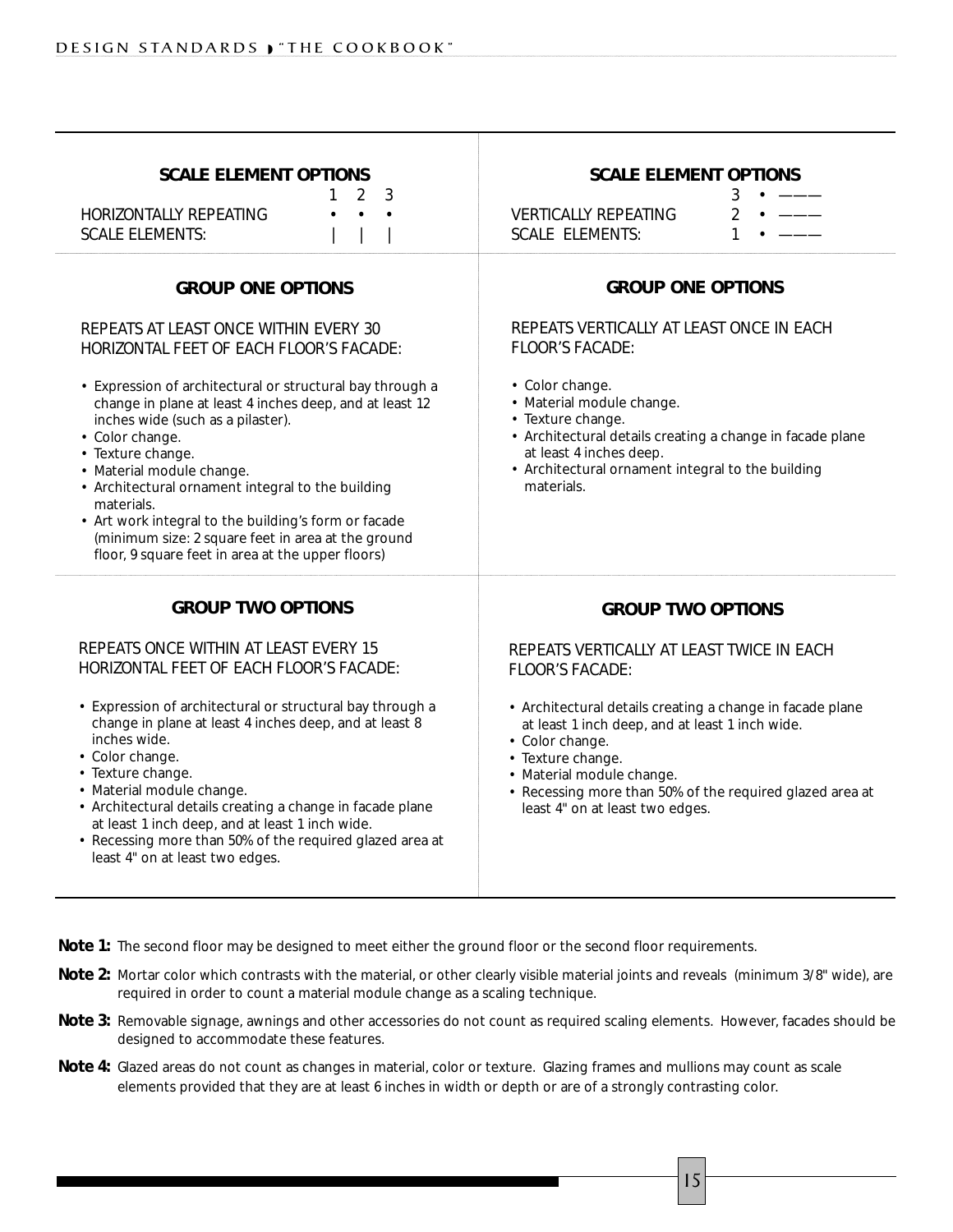|  |  | <b>B5 DESIGN REVIEW</b> |
|--|--|-------------------------|
|--|--|-------------------------|

#### BUILDING ELEMENTS

◗

### Section 3: Architectural

**Scaling Elements** 

#### (continued)

TYPICAL REQUIREMENTS

◗

Facade Detail and Variety — Relationship to Existing Buildings of Architectural and/or Historic Merit

**Intent: Relate new development to existing historic buildings in order to respect the quality of Downtown's historic heritage and reinforce the significance of the existing buildings. Relationships should be developed through similar proportions, rhythms and dimensions rather than imitation of style.** 

**Intent: Coordinate existing and new development to achieve a larger 'sense of place,' whether it is the reinforcement of the particular character of a street, the definition of a public space, the accentuation of a special building, or the creation of a gateway or district.**

GROUND FLOOR TO SECOND FLOOR TYPICAL REQUIREMENTS THIRD FLOOR TO 80 FEET

◗

SPECIAL REQUIREMENTS OR UNIQUE CONDITIONS B5 DESIGN REVIEW<br>SPECIAL REQUIREMENTS<br>OR UNIQUE CONDITIONS

◗ **Section 3.3b:** If a proposed building is adjacent to an existing building that has been designated as a National Register or Denver Landmark building or contributing structure (subject to Section 59-368(1) Design Standards), the proposed building facade shall reflect the height and other major architectural features (below 80') of the adjacent building by at least two of the following facade elements: a step-back in the building form (min. 5') reflecting the height of the existing building; material or color similarities; similar window pattern, alignment, or proportions; reveals, belt courses, or bands of contrasting material or color in alignment with major features of the adjoining building.

Section 3.3c: The above requirement does not apply when the proposed project consists of restoring the original features of an existing building.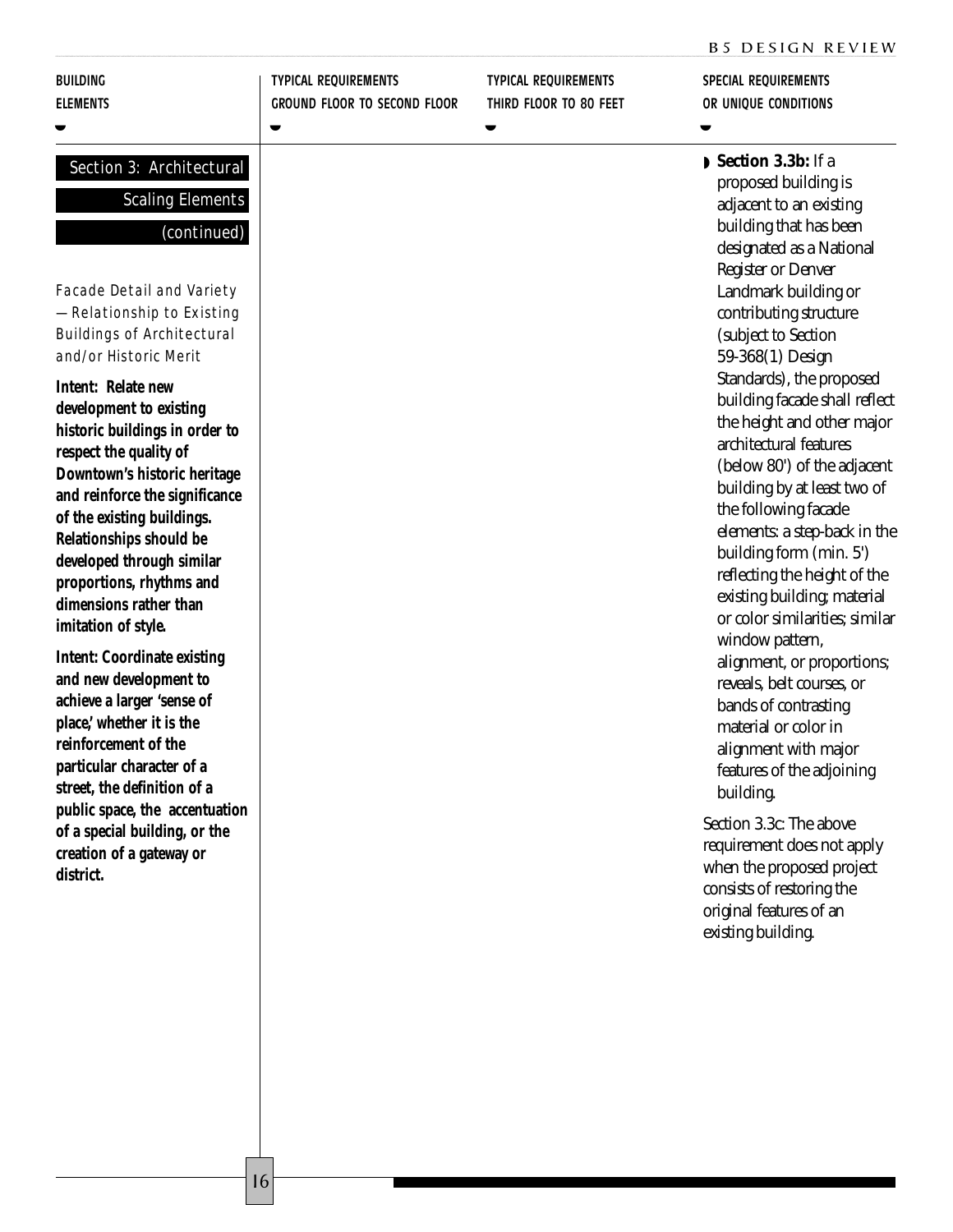## ILLUSTRATIONS AND NOTES



**ILLUSTRATION 6 — CREATING RELATIONSHIPS TO EXISTING BUILDINGS OF MERIT**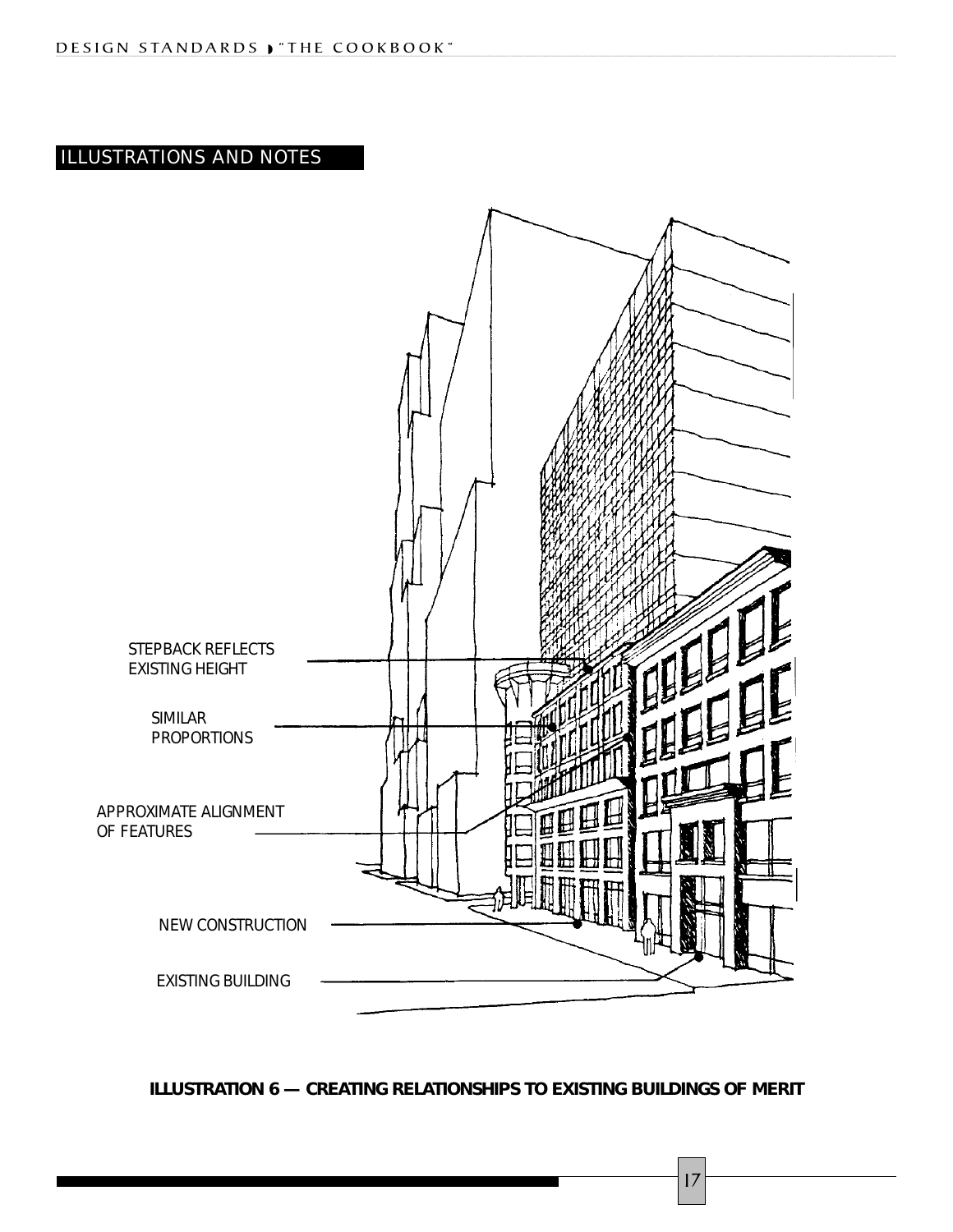|                                                                                                                                                                                                                                                                                  |                                                                                                                                      |                                                                                                                                                                                                                                                                                                                                                                                                                                                                                                                                                                                                                                                                                                                                                                     | <b>B5 DESIGN REVIEW</b>                                                                                                                                                                                                                                                                                                                                                                                        |
|----------------------------------------------------------------------------------------------------------------------------------------------------------------------------------------------------------------------------------------------------------------------------------|--------------------------------------------------------------------------------------------------------------------------------------|---------------------------------------------------------------------------------------------------------------------------------------------------------------------------------------------------------------------------------------------------------------------------------------------------------------------------------------------------------------------------------------------------------------------------------------------------------------------------------------------------------------------------------------------------------------------------------------------------------------------------------------------------------------------------------------------------------------------------------------------------------------------|----------------------------------------------------------------------------------------------------------------------------------------------------------------------------------------------------------------------------------------------------------------------------------------------------------------------------------------------------------------------------------------------------------------|
| <b>BUILDING</b><br><b>ELEMENTS</b>                                                                                                                                                                                                                                               | <b>TYPICAL REQUIREMENTS</b><br><b>GROUND FLOOR TO SECOND FLOOR</b><br>$\blacksquare$                                                 | <b>TYPICAL REQUIREMENTS</b><br>THIRD FLOOR TO 80 FEET<br>▼                                                                                                                                                                                                                                                                                                                                                                                                                                                                                                                                                                                                                                                                                                          | <b>SPECIAL REQUIREMENTS</b><br>OR UNIQUE CONDITIONS                                                                                                                                                                                                                                                                                                                                                            |
| Section 3: Architectural<br><b>Scaling Elements</b><br>(continued)<br><b>Materials</b><br><b>Intent: Reinforce the masonry</b><br>traditions of Denver and<br>regional architecture. Help<br>create human scaled building<br>facades by encouraging<br>smaller material modules. | Section 3.1c: All floors to<br>80 feet are required to meet<br>the same material<br>standards; see Section 3.2d.<br>(Illustration 7) | Section 3.2d: All floors to<br>80 feet: Street facing facade<br>areas, other than glazed<br>areas, shall be constructed<br>of masonry materials or<br>architectural metals. For the<br>purposes of this section<br>masonry materials are<br>defined as: stone, brick,<br>clay units, terra cotta,<br>architectural precast<br>concrete, cast stone, and<br>prefabricated brick panels.<br>Not included in this<br>definition are: cast-in-place<br>concrete, concrete masonry<br>units (concrete block), and<br>tile. Architectural metals are<br>defined as metal panel<br>systems (either coated or<br>anodized), metal sheets<br>with expressed seams,<br>metal framing systems, or<br>cut, stamped, or cast<br>ornamental metal panels.<br>Not included in this | Section 3.3c: Material<br>requirements and<br>limitations do not apply to<br>conditions where the repair<br>or restoration of an existing<br>building requires<br>replacement or replication<br>of existing materials.<br>Section 3.3d:<br>"Architectural" cast in place<br>concrete may be acceptable<br>with specific review of<br>finish specifications to<br>ensure a quality, highly<br>finished surface. |

definition are ribbed or corrugated metal panel systems. Material modules, other than glazing systems, shall not exceed either 5' horizontally, or 3' vertically

without the clear expression of a joint.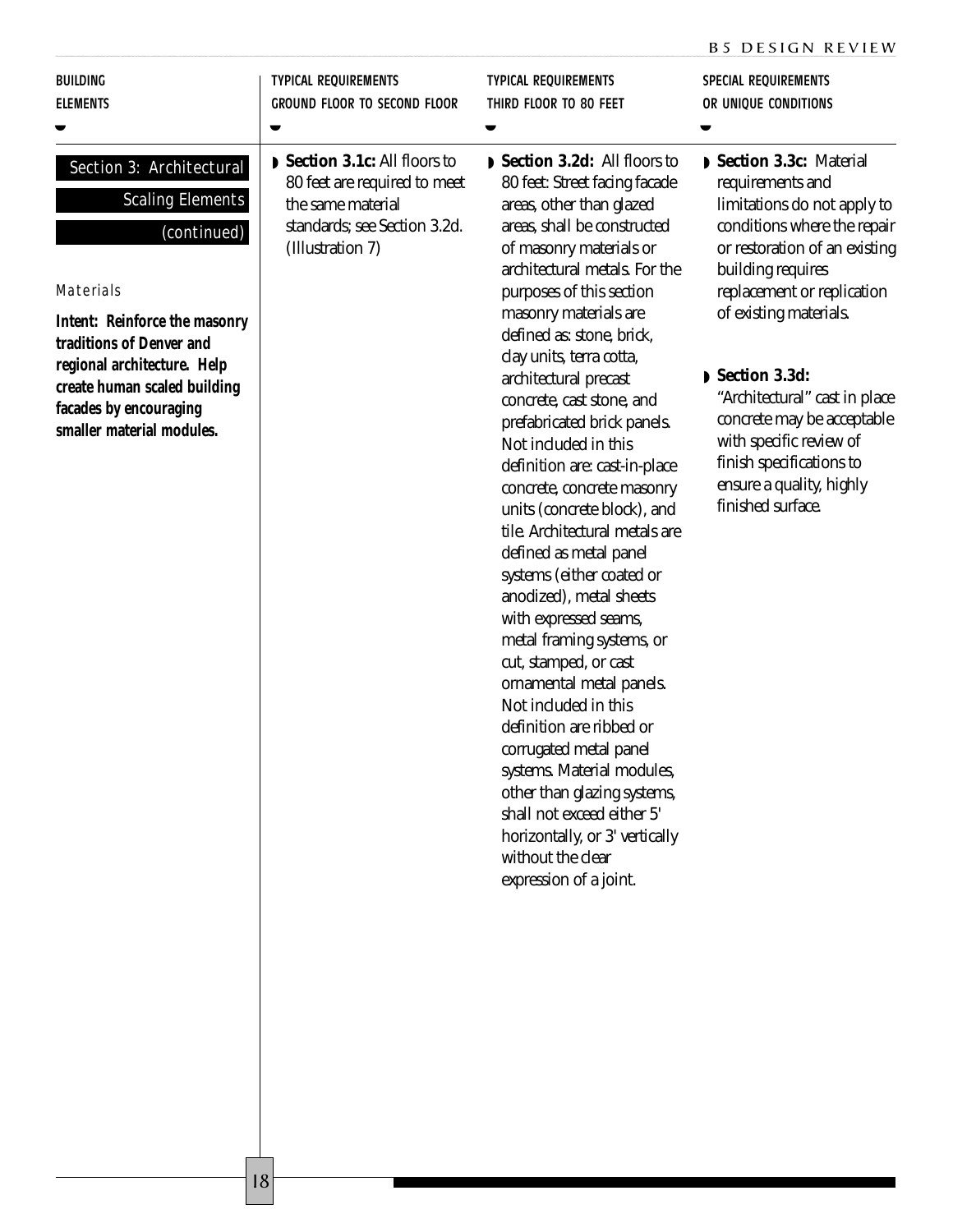## ILLUSTRATIONS AND NOTES



**ILLUSTRATION 7 — USE OF MATERIALS TO ESTABLISH HUMAN SCALE**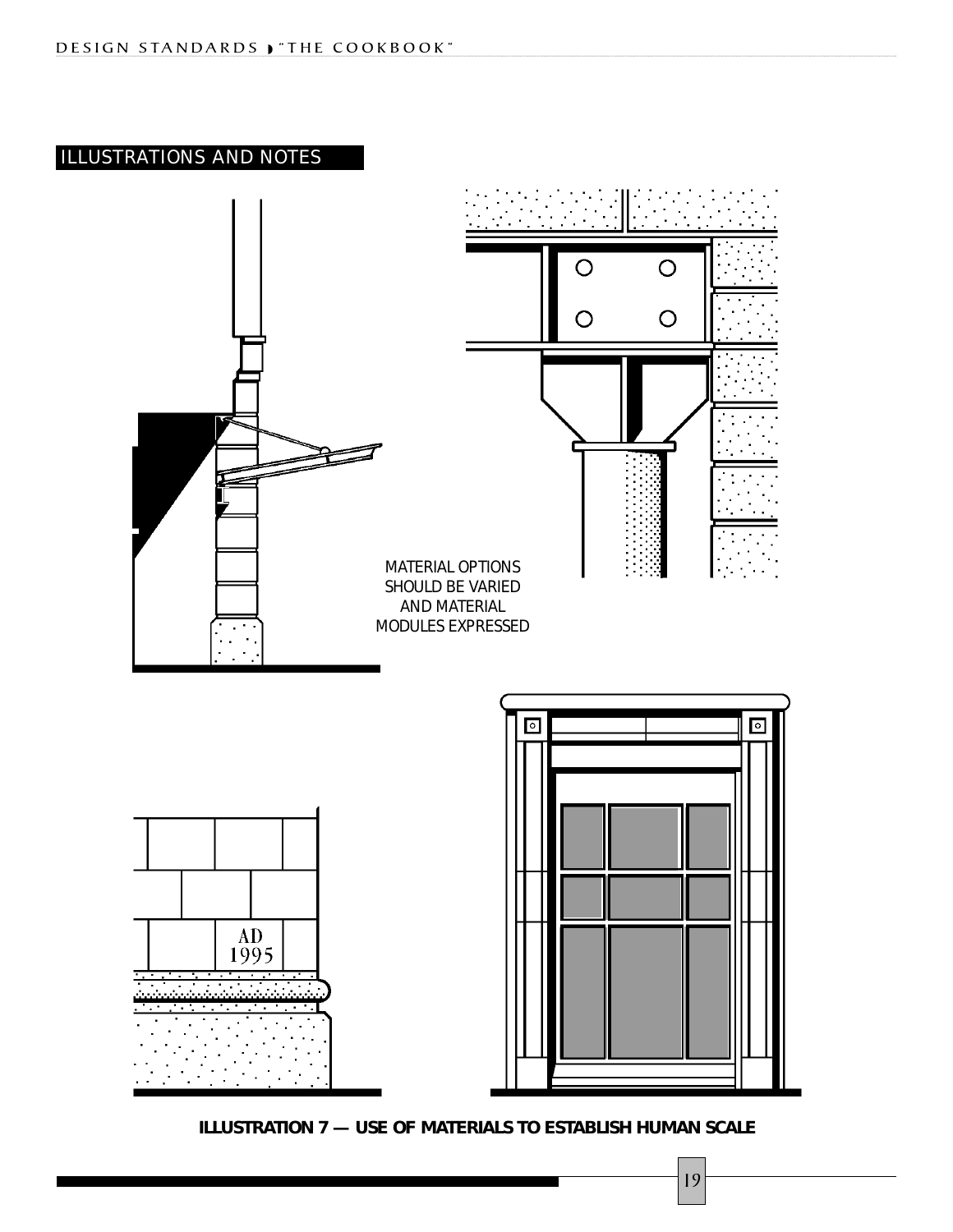|                                                                                                                                                                                                                                                                                                                       |                                                                                                                                                                                                                                                                                                                                                                                                                                                                                                                                                                                                                  |                                                            | <b>B5 DESIGN REVIEW</b>                      |
|-----------------------------------------------------------------------------------------------------------------------------------------------------------------------------------------------------------------------------------------------------------------------------------------------------------------------|------------------------------------------------------------------------------------------------------------------------------------------------------------------------------------------------------------------------------------------------------------------------------------------------------------------------------------------------------------------------------------------------------------------------------------------------------------------------------------------------------------------------------------------------------------------------------------------------------------------|------------------------------------------------------------|----------------------------------------------|
| <b>BUILDING</b><br><b>ELEMENTS</b>                                                                                                                                                                                                                                                                                    | <b>TYPICAL REQUIREMENTS</b><br><b>GROUND FLOOR TO SECOND FLOOR</b>                                                                                                                                                                                                                                                                                                                                                                                                                                                                                                                                               | <b>TYPICAL REQUIREMENTS</b><br>THIRD FLOOR TO 80 FEET<br>▼ | SPECIAL REQUIREMENTS<br>OR UNIQUE CONDITIONS |
| Section 4:<br><b>Wind Mitigation</b><br><b>Generation of excessive</b><br>wind drafts by tall<br>buildings<br><b>Intent: Ensure the mitigation</b><br>of excessive, building<br>generated wind drafts through<br>the encouragement of<br>modulated building forms<br>that disrupt wind flow and<br>diminish velocity. | Section 4a: Buildings that<br>are built no more than<br>twenty feet (20') from any<br>public right-of-way and that<br>are either over 400 feet in<br>height or are more than<br>200 feet higher than the<br>average height of structures<br>within 200 feet of any part<br>of the proposed building<br>are required to create step<br>backs in the building facade<br>that faces the right-of-way<br>totaling not less than ten<br>feet (10') extending across<br>100% of the building<br>facade occurring between<br>fifteen feet (15') and eighty<br>feet (80') above the public<br>sidewalk. (Illustration 8) |                                                            |                                              |
|                                                                                                                                                                                                                                                                                                                       | <b>ILLUSTRATIONS AND NOTES</b><br><b>EXAMPLE A</b>                                                                                                                                                                                                                                                                                                                                                                                                                                                                                                                                                               |                                                            | <b>EXAMPLE B</b>                             |

**ILLUSTRATION 8 — REQUIRED STEPBACKS TO MITIGATE WIND AT PEDESTRIAN LEVEL**

REQUIRE STEPBACKS TOTALING 10 FEET MINIMUM ACROSS 100% OF BUILDING FACE BETWEEN 15' AND 80' ABOVE GRADE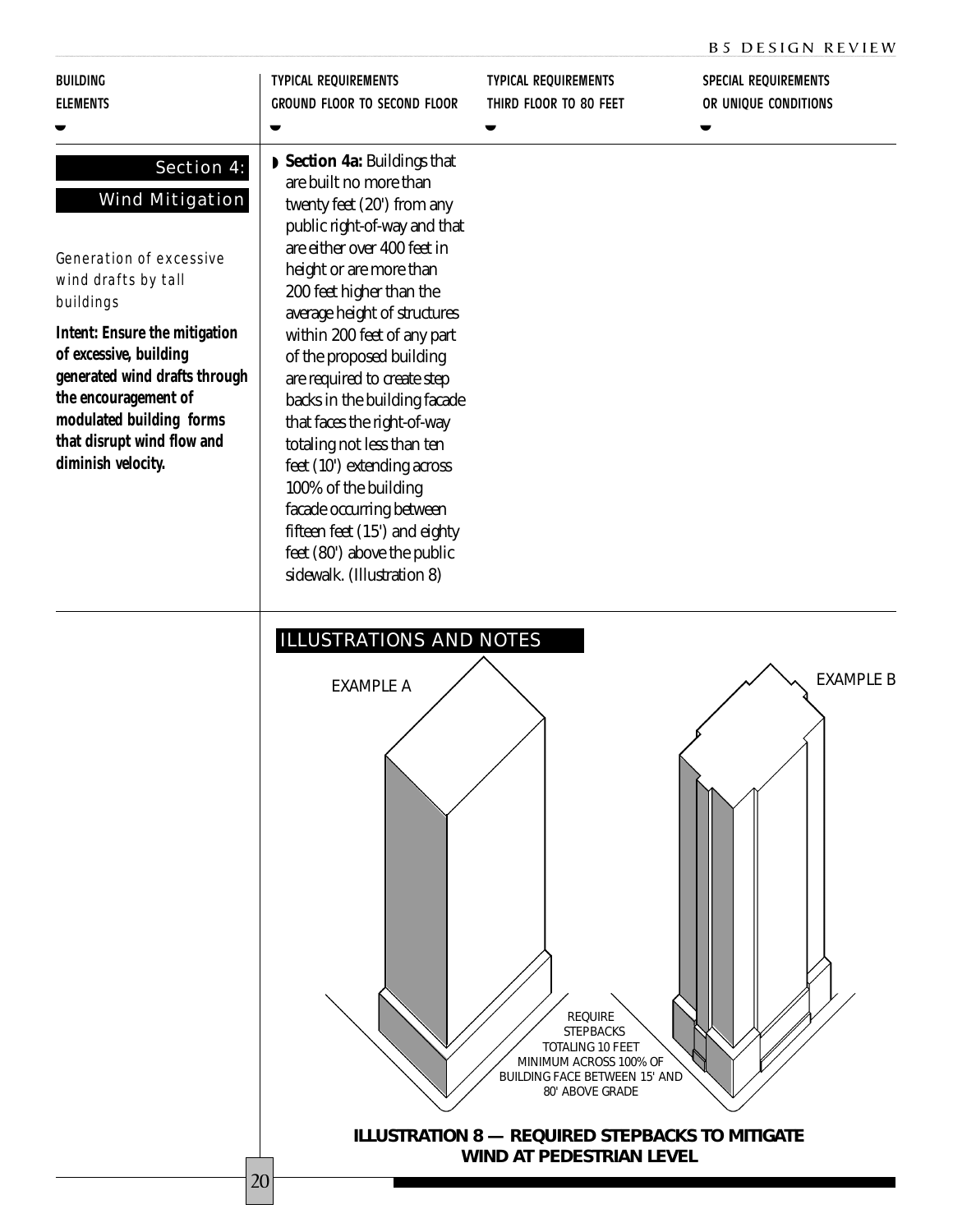## DESIGN

## **GUIDELINES**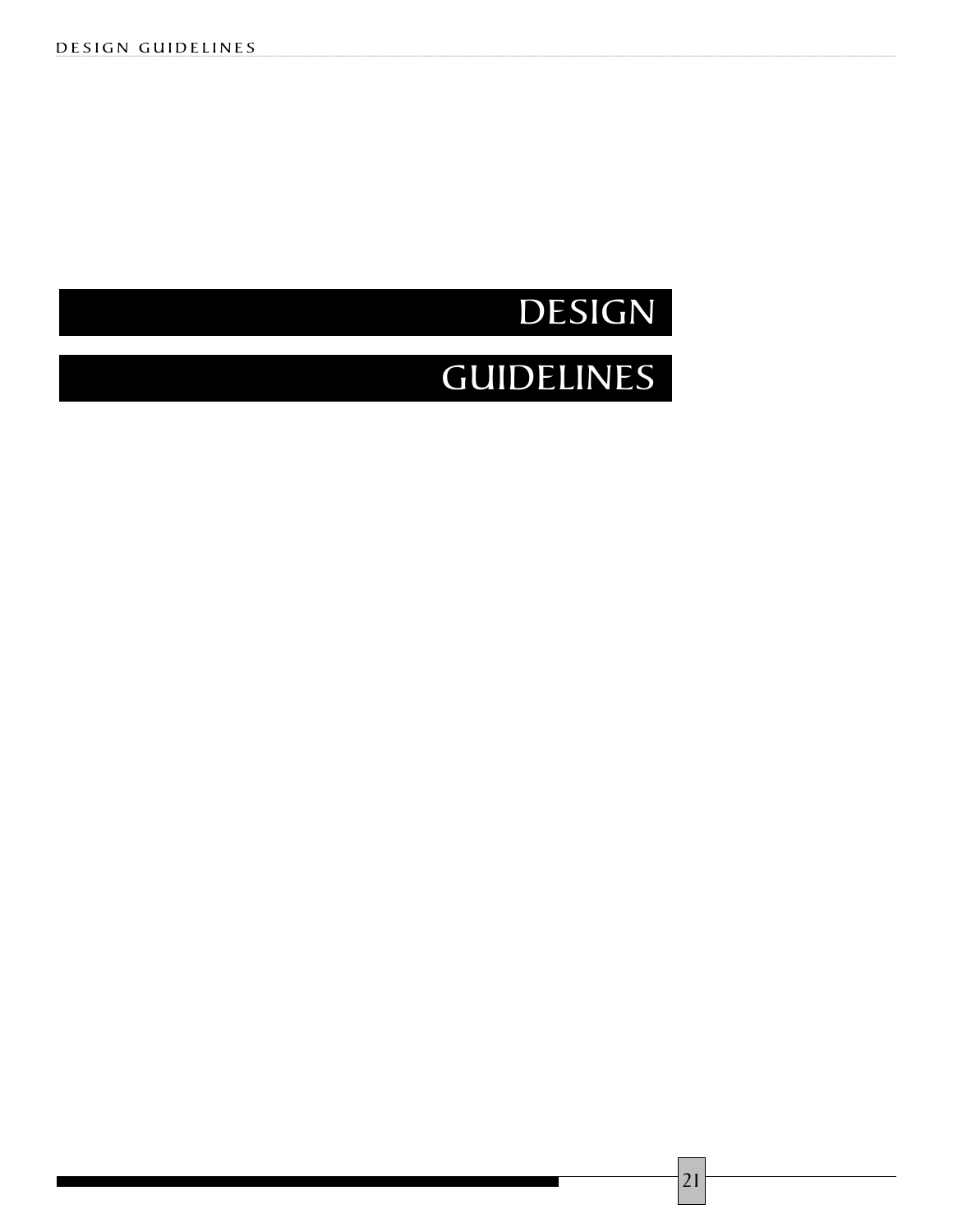*The following Design Guidelines correspond to the intent statements and urban design principles that are found in the "Cookbook" Design Standards, Section III of this document. They are intended to guide the project design team and the City's staff in the evaluation of proposed building projects in the Downtown B5 zone. These guidelines The Design Guidelines are intended to recognize that there may be many ways in which superior architectural design can meet Denver's urban design goals. These guidelines are to be used as performance standards against which proposed project designs can be evaluated.*

## Section One: **Fenestration**

Downtown is a pedestrian zone. City sidewalks are the stage and marketplace of urban life. The lower street related floors of urban buildings should interact with the pedestrian environment through the well designed integration of pedestrian oriented uses and human scaled design elements.



■ **Adjacent to the Street Level** 

**Intent:** Encourage largely transparent, open and inviting facades at the lowest levels of the building where it is in direct contact with the pedestrian environment. Street level facades should provide the setting for pedestrian oriented businesses to engage the interest of people passing on adjacent sidewalks through the inclusion of substantial areas of transparent glazing allowing views into showwindows and business interiors. The area of transparent glazing will generally be expected to exceed the area of solid wall. Large areas of transparent glazing may be appropriate at levels above the street if pedestrian oriented uses such as retail and restaurants occur there.

#### ■ **Above Street Oriented Floors and Below Eighty Feet**

**Intent:** Encourage a greater ratio of solid wall to window allowing for more variety of architectural material and form expression, and encouraging the inclusion of human scaled proportions and elements in fenestration patterns, architectural detail, surface relief, texture and materials (See also Section Three—Architectural Scaling Elements).

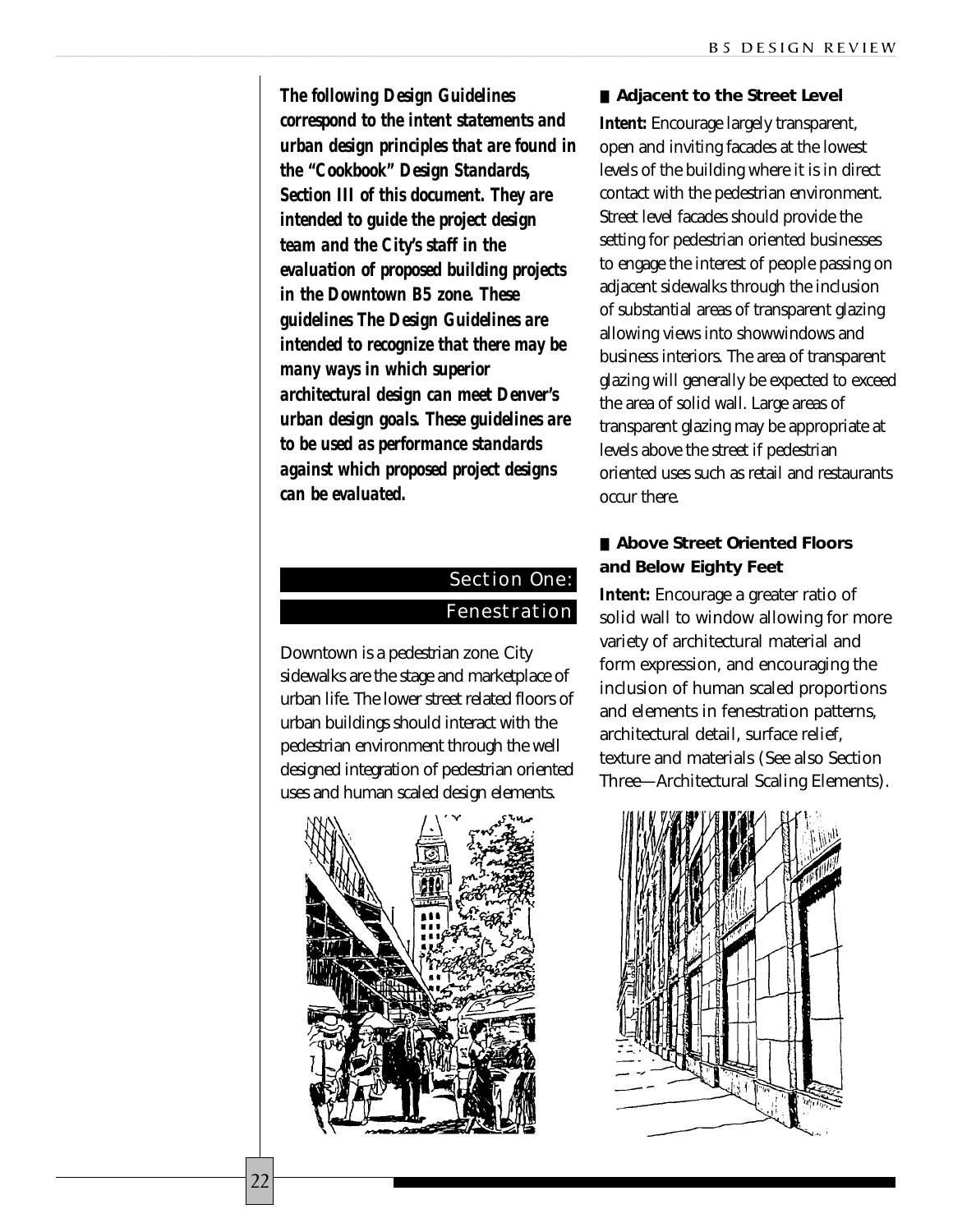



The area of solid wall surface will generally be expected to be greater than the glazed area.

### ■ **Building Types Other Than Retail and Commercial**

**Intent:** Portions of buildings that can not reasonably include pedestrian oriented uses adjacent to the street due to use or site constraints and buildings that do not utilize regular commercial type glazing patterns such as parking garages should provide variety and human scale through the use of architectural proportions, detail, surface relief, texture and materials that are complimentary to traditional commercial buildings. (See also Architectural Scaling Elements).

## Section Two: Building Placement

The public space of an urban street is given shape by the surrounding buildings. A downtown streetis typically characterized by a regular progression of large buildings closely bordering the public sidewalk. It is a space that is both linear and vertical and its containment by the mass of buildings around it both enhances its heightened sense of energy and defines its sense of place. Urban streets are more successful market places and safer pedestrian environments when

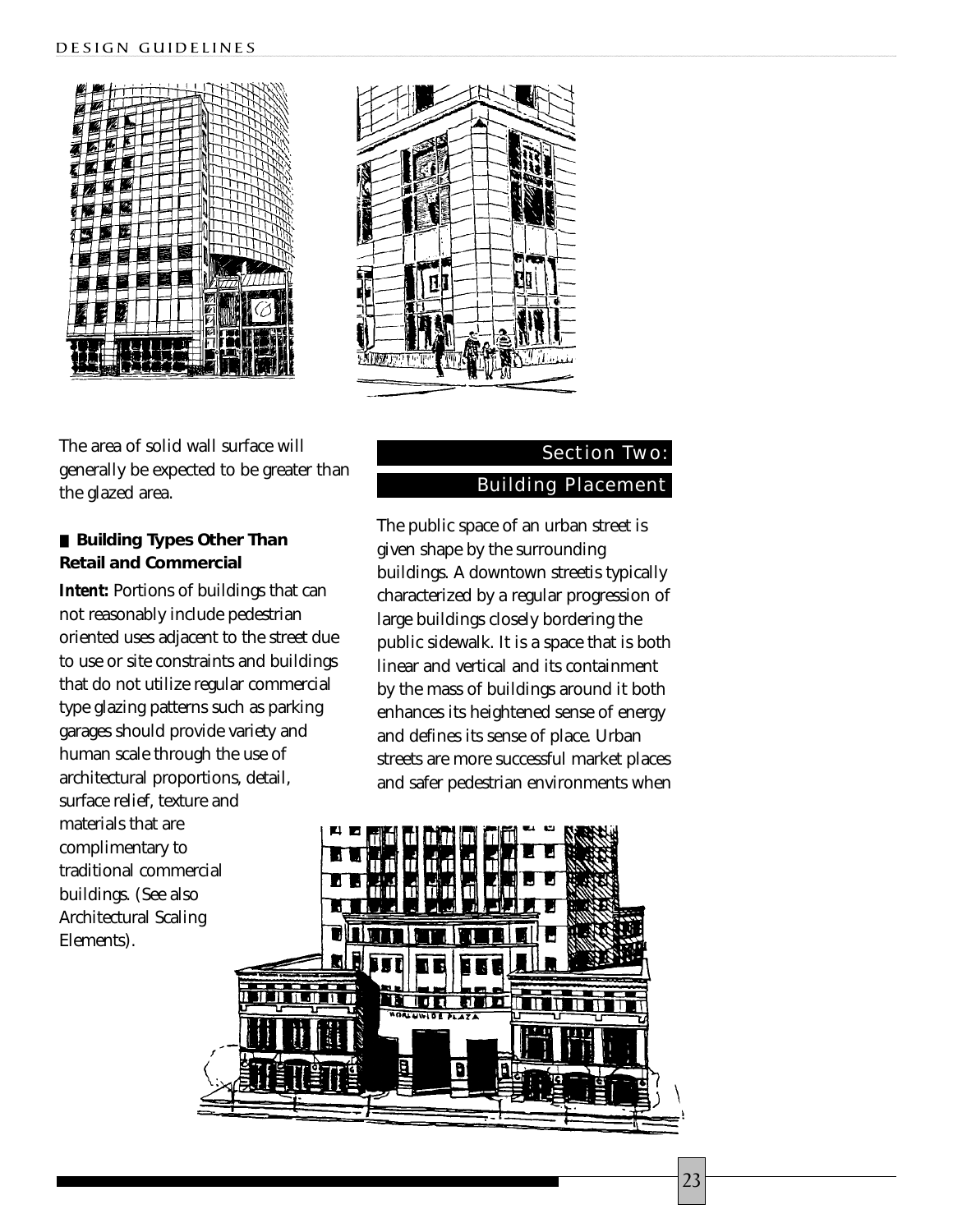they are active and vital through the presence of concentrated activity. Different streets within an urban core, such as 16th and 17th Streets in Downtown Denver, have distinctly different qualities that are recognizable in their characteristic scale and profile against the sky as seen from the street.

#### ■ **Defining Street Space**

**Intent:** Downtown Buildings should reinforce the urban characteristics of the street by maintaining the majority of their lower floor frontage at the edge of the public right-of-way. Buildings along the street edge should be tall enough to reinforce the urban character of the street. Single floor buildings generally appear too small and out of scale in an urban context. While the excitement of some urban streets is in their monumental "canyon-like" scale it is preferred that the 16th Street Mall maintain a more open atmosphere by stepping back very tall buildings away from the edge of the public right-of-way.

#### ■ **Setbacks and Open Space**

**Intent:** Building setbacks to create plazas, arcades or other additions to the



public street space should be special events carefully considered to provide maximum public benefits. Setbacks, plazas, arcades, colonnades, galleries, etc. should not dilute or short circuit the activity of the public sidewalk. The public amenity provided by any proposed open space should be clearly defined and provided for in the design of the space. These benefits might include but are not limited to access to sunlight or views, access to public transportation or deference to a designated public landmark. Public open space should be programmed to encourage a high level of activity through interaction with adjacent uses.

#### ■ **Frequent Access To and From the Sidewalk**

**Intent:** Pedestrian activity and pedestrian oriented uses are facilitated when frequent access is provided to businesses adjoining the public sidewalk. Doors from the public walk to individual businesses should be provided as frequently as possible rather than funneling access through interior building atriums or courts with limited sidewalk access.

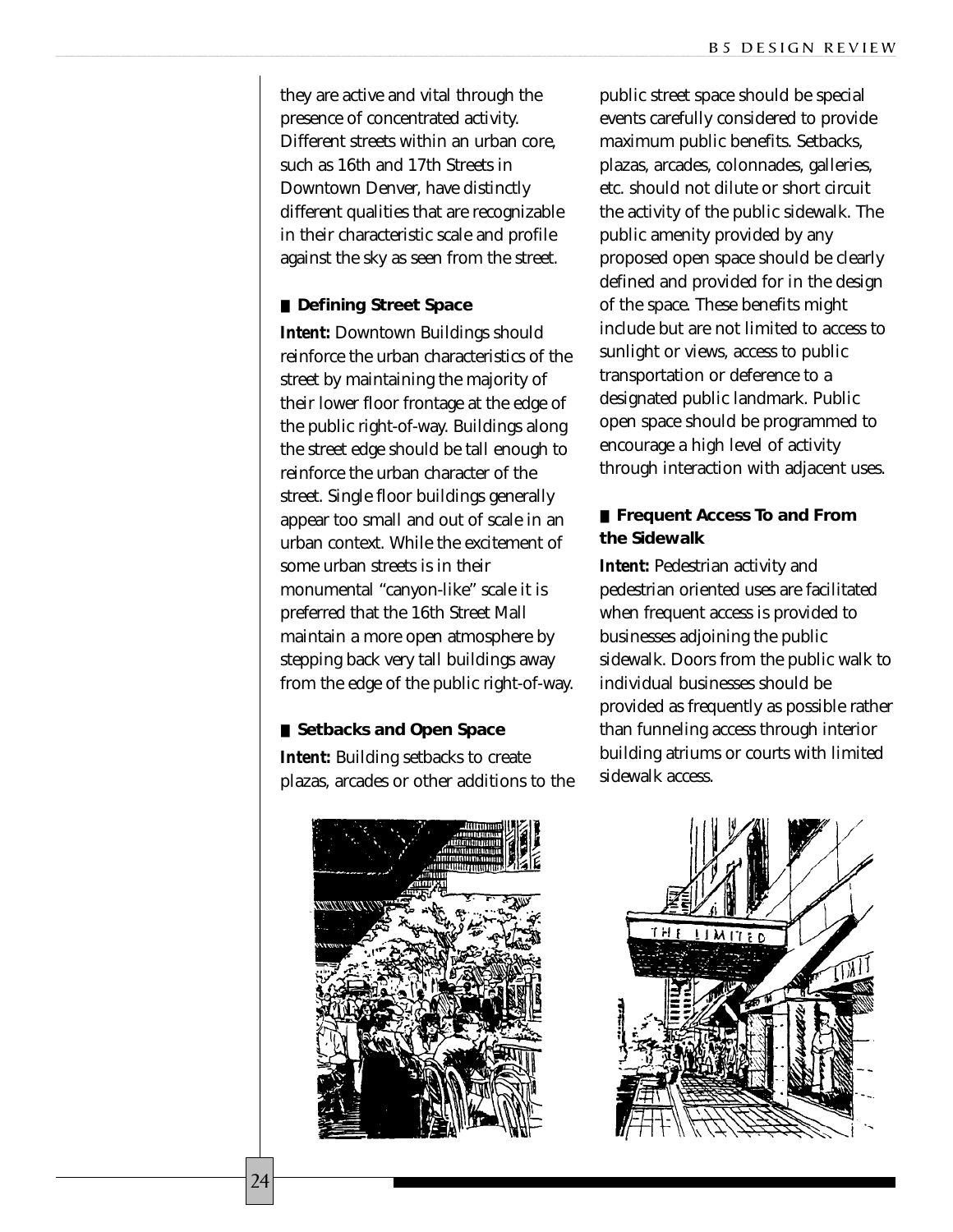## Section Three: Architectural Scaling Elements

The close proximity of massive buildings and intense pedestrian activity fosters and rewards greater complexity of building form and detail. Urban architecture is perceived at close range and pedestrian pace.

*"Buildings do not move. Light, though, moves over them, and the surfaces change, in lightness, darkness and shadow, and therefore in color. The changes may be slow but are changes nonetheless, and it would seem that the eyes, ever sensitive, are happy to respond. Complex building facades over which light can pass or change make for better streets than do more simple ones."*

*~ Allan B. Jacobs Great Streets*

#### ■ **Human Scaled Building Facades**

**Intent:** Building facades should provide elements of architectural scale and proportion that relate to the human scale of the pedestrian environment. Large expanses of undifferentiated building wall should be avoided. Facades that provide a regular and frequent pattern of architectural variety through such things as modulation of the wall plane, detailing, color, texture, materials and the incorporation of art and ornament are encouraged. Buildings should take advantage of the play of light and shadow across their surfaces that the Colorado climate provides.

#### ■ **Emphasis of Building Entries**

**Intent:** Primary building entries should provide opportunities to create unique, landmark addresses along the street through the use of elements such as distinctive form, detail, materials, color, ornament, lighting and signage.

### ■ **Relationship to Existing Buildings of Architectural or Urban Merit**

**Intent:** This issue includes and goes beyond compatibility with historic buildings or architectural style. The character of downtown streets is evident in the many common rhythms and proportions of the buildings. Opportunities to find common notes, a height, proportion, material or detail help keep the downtown composition in tune. This is not intended to encourage historic replication.

#### ■ **Material Qualities**

**Intent:** Denver and its surrounding region have a long tradition of building in stone and brick. This tradition is complimentary to the goals of these guidelines in the effort to provide scale, texture, detail and color in the downtown pedestrian environment. These materials have an inherently human scaled quality to them derived from their traditional shaping and placement by hand. Materials are not limited to masonry. However the form, scale, detail,





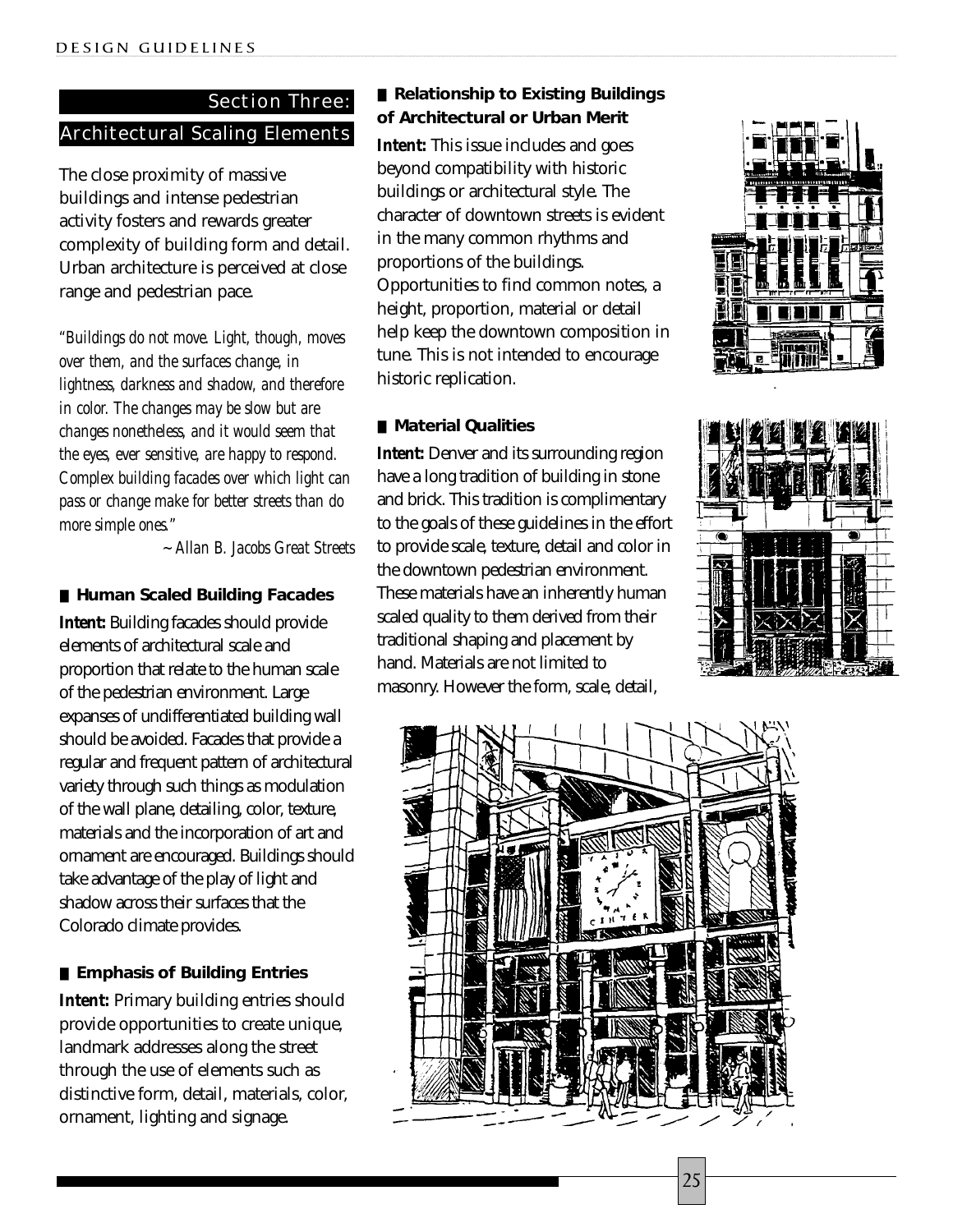texture and quality of any materials used in close proximity to the pedestrian environment should be considered in relation to human interaction.

## Section Four: Mitigation of Wind Drafts Generated By Tall Buildings

Tall buildings in dense urban contexts are known to generate and accelerate intense wind drafts both through the affects of their own form and in relation to adjacent buildings. Winds are generated in the form of downdrafts originating at the upper heights of tall facades and as drafts funneled between closely adjacent building forms. Slick building skins and large, unvaried walls exacerbate these problems. Buildings that are considerably higher than their surrounding context are also notorious for creating new high wind impacts on the surrounding streets.

#### ■ Wind Mitigation Strategies

Large buildings should seek to mitigate potential hazards and discomfort to pedestrians by arying the form and facades of buildings to disrupt and diminish wind flow. Downdrafts riginate at the upper floors and can be defeated by facade step backs, notches, projections and other features. Stepbacks at the lower floors of buildings can be particularly effective at deflecting downdrafts before they impact the pedestrian environment. Similarly, horizontal wind velocity can be diminished through similar variation in building form and wall plane.

Projects over 400 feet must submit an analysis by an acknowledged expert in wind testing and design stating that the typical wind patterns generated by the proposed project will not exceed levels commonly acceptable for pedestrian comfort in the public areas immediately surrounding the project.